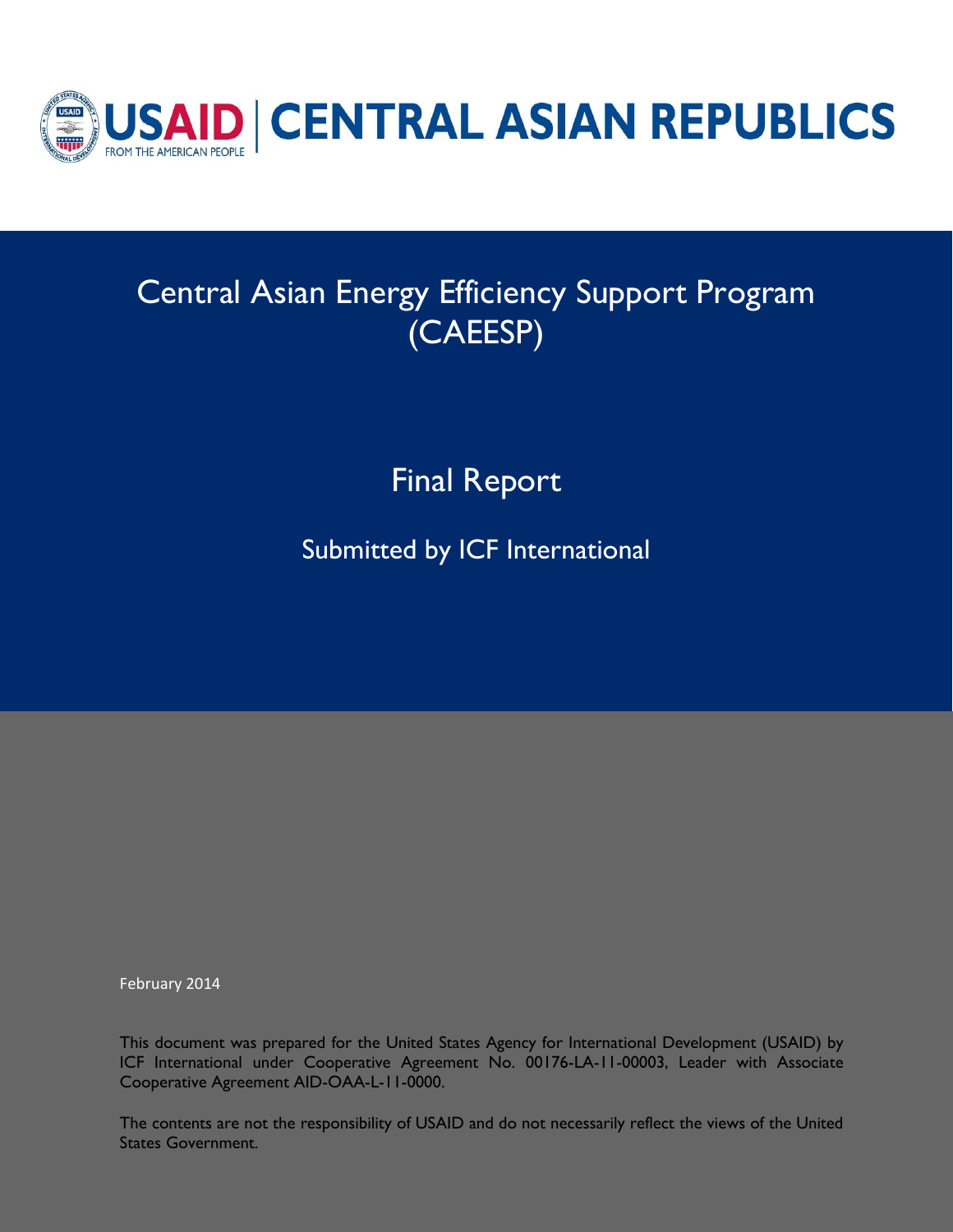### **Central Asian Energy Efficiency Support Program (CAEESP)**

#### **Title:** Final Report

USAID Award Number: 00176–LA–11-00003

#### **Author(s):** ICF International

#### **Sponsoring USAID Operating Unit:** USAID/Central Asian Republics

**Date:** February 2014

This document was prepared for the United States Agency for International Development (USAID) by ICF International under Cooperative Agreement No. 00176- LA-11-00003, Leader with Associate Cooperative Agreement AID-OAA-L-11-0000.

The contents are not the responsibility of USAID and do not necessarily reflect the views of the United States Government.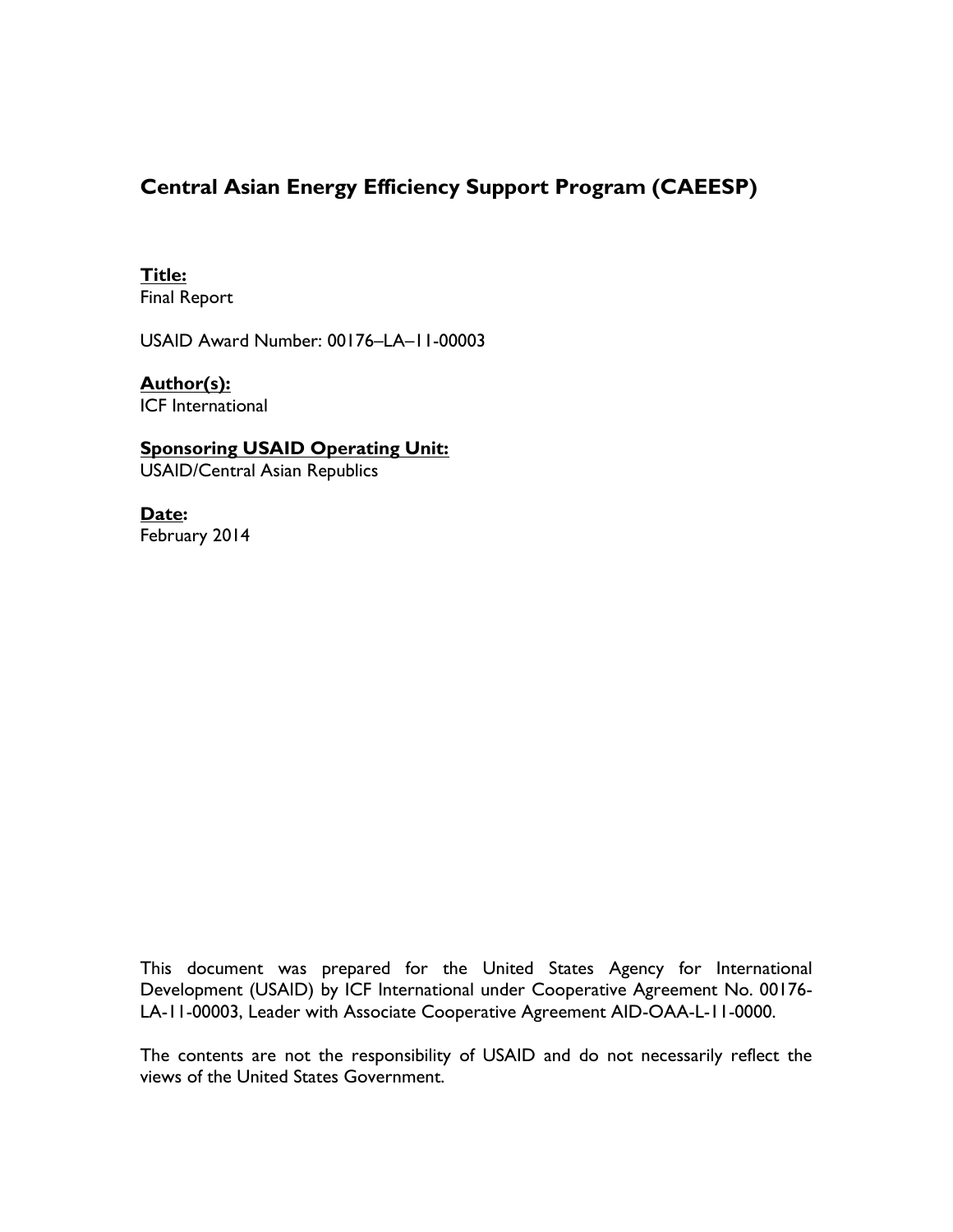## **TABLE OF CONTENTS**

| Ι.  |                                                                               |    |
|-----|-------------------------------------------------------------------------------|----|
| 2.  |                                                                               |    |
| 3.  |                                                                               |    |
| 3.1 |                                                                               |    |
| 3.2 | Task 2 - Stakeholder Awareness Raising and Training in EE Approaches and      |    |
| 3.3 |                                                                               |    |
| 3.4 | Task 4 - Support for Private Sector Energy Efficiency Service Providers22     |    |
| 3.5 |                                                                               |    |
| 3.6 | Significance of CAEESP for Energy Efficiency Processes Development in Central |    |
| 4.  |                                                                               |    |
| 5.  |                                                                               |    |
| 6.  |                                                                               |    |
| 7.  |                                                                               | 28 |
|     |                                                                               |    |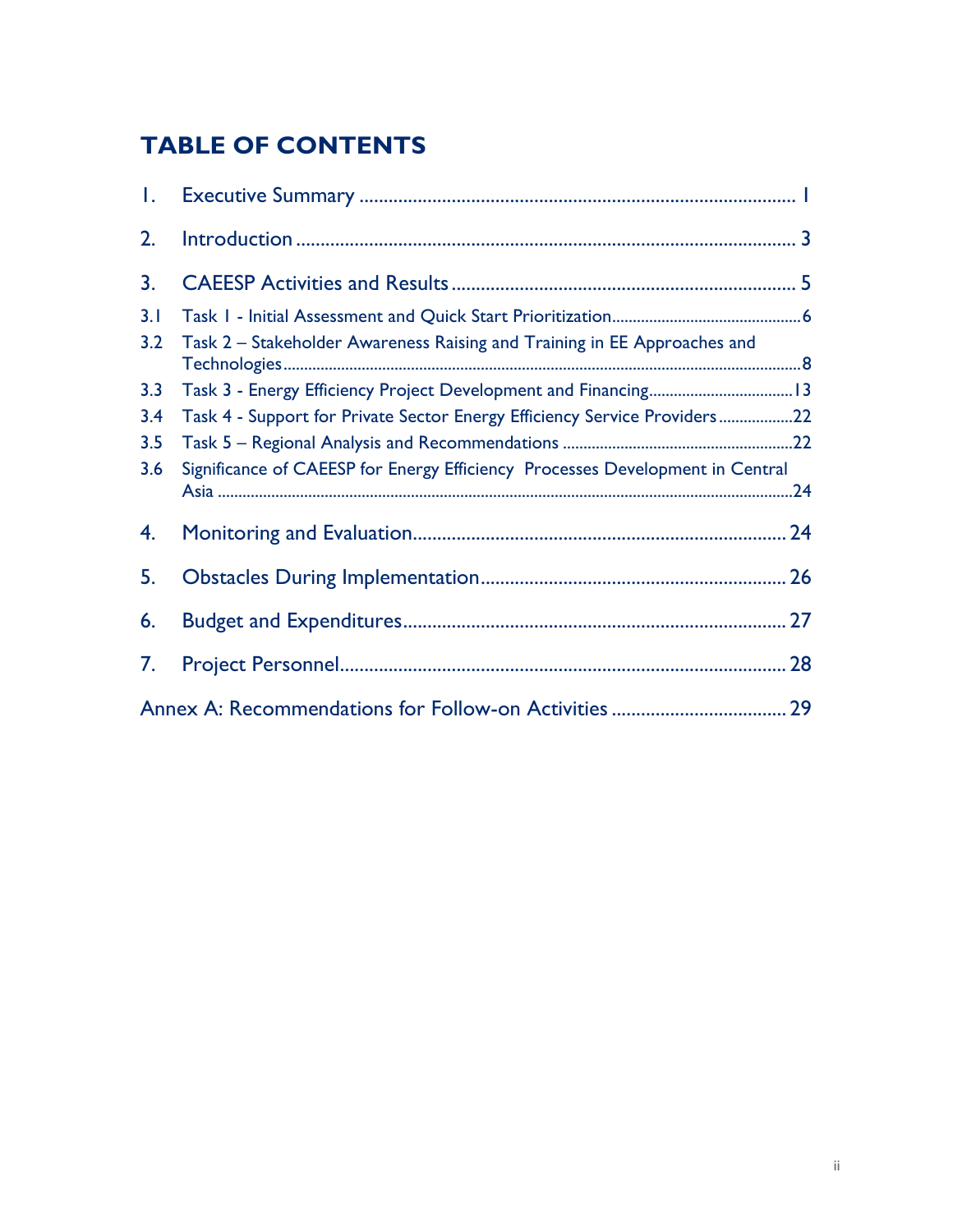## **ACRONYMS**

| <b>ACF</b>     | Asian Credit Fund                                          |
|----------------|------------------------------------------------------------|
| <b>ADB</b>     | Asian Development Bank                                     |
| AO             | <b>Agreement Officer</b>                                   |
| <b>AOTR</b>    | Agreement Officer's Technical Representative               |
| <b>CAEESP</b>  | Central Asian Energy Efficiency Support Program            |
| <b>CAR</b>     | <b>Central Asian Republics</b>                             |
| <b>CAREC</b>   | Central Asia Regional Environmental Center                 |
| <b>DOE</b>     | <b>US Department of Energy</b>                             |
| <b>DSM</b>     | Demand Side Management                                     |
| <b>EAAK</b>    | Energy Auditor's Association of Kazakhstan                 |
| <b>EBRD</b>    | European Bank for Reconstruction and Development           |
| EE             | <b>Energy Efficiency</b>                                   |
| <b>EnMS</b>    | <b>Energy Management System</b>                            |
| <b>EPC</b>     | <b>Energy performance Contract</b>                         |
| <b>ESCAP</b>   | UN Economic and Social Commission for Asia and the Pacific |
| <b>ESCO</b>    | <b>Energy Services Company</b>                             |
| <b>FY</b>      | <b>Fiscal Year</b>                                         |
| <b>GHG</b>     | <b>Greenhouse Gas</b>                                      |
| GoKZ           | Government of Kazakhstan                                   |
| IFI            | International Financial Institution                        |
| <b>KCCMP</b>   | Kazakhstan Climate Change Mitigation Program               |
| <b>KEE</b>     | KazEnergoExpertize                                         |
| <b>KTR</b>     | Kazakhstan Technical Regulation Committee                  |
| LED            | Low Emissions Development                                  |
| <b>MINT</b>    | Ministry of Industry and New Technologies                  |
| <b>O&amp;M</b> | <b>Operations and Maintenance</b>                          |
| <b>PMEP</b>    | Performance Monitoring and Evaluation Plan                 |
| <b>SK</b>      | Samruk Kazyna Group                                        |
| <b>STTA</b>    | <b>Short-term Technical Assistance</b>                     |
| <b>UNDP</b>    | United Nations Development Program                         |
| <b>UNECE</b>   | United Nations Economic Commission for Europe              |
| <b>UNIDO</b>   | United Nations Industrial Development Organization         |
| <b>US</b>      | <b>United States</b>                                       |
| <b>USAID</b>   | US Agency for International Development                    |
| <b>USG</b>     | <b>US Government</b>                                       |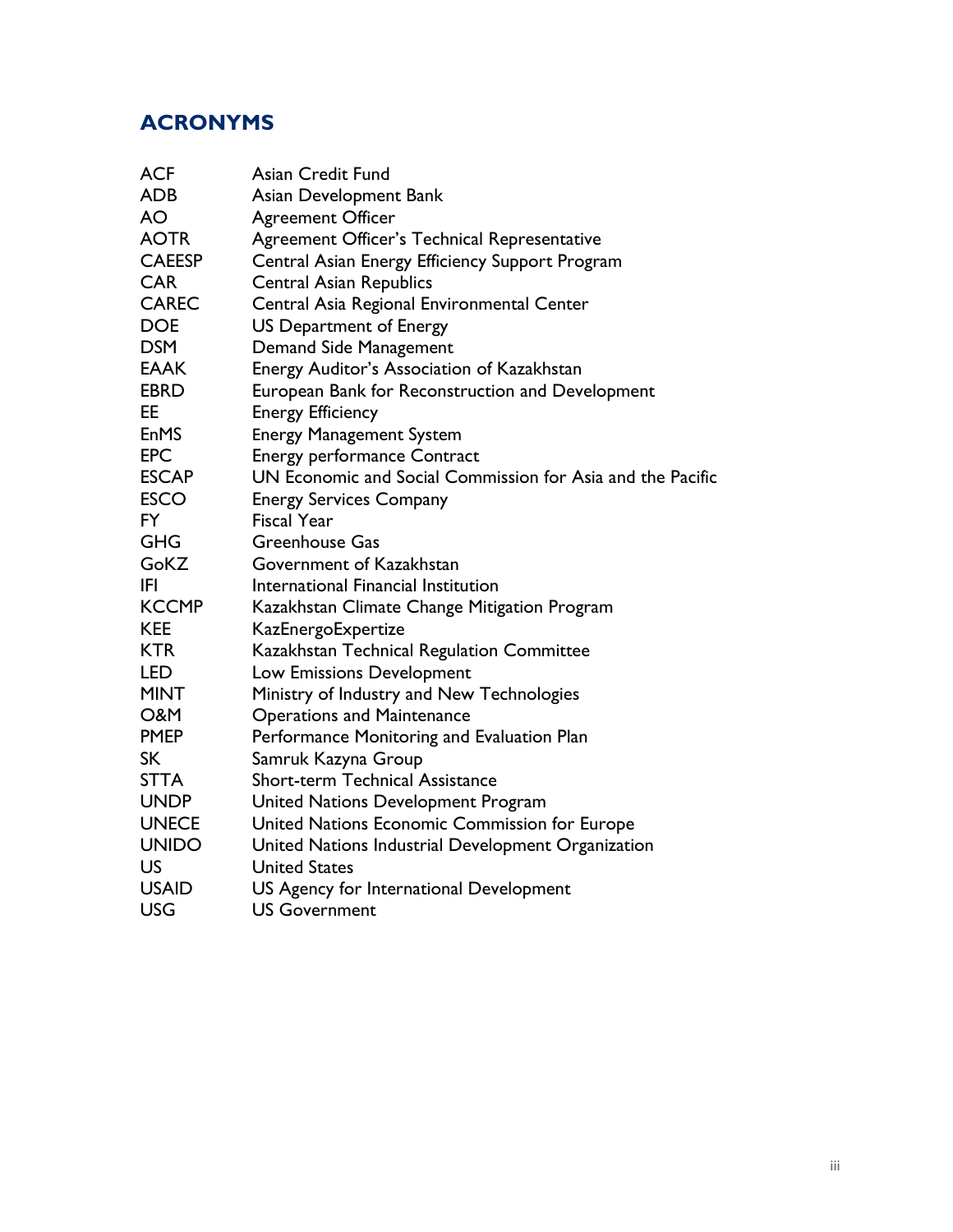## <span id="page-4-0"></span>**1. EXECUTIVE SUMMARY**

Kazakhstan ranks high among the world's top GHG emitters, with highly carbon intensive power and industrial sectors. Its industrial sector, comprising over 2,000 registered entities, consumes more than 70% of the country's electricity. The Ministry of Industry and New Technologies (MINT) revised and led the passage of Kazakhstan's *Law on Energy Savings and Increasing of Energy Efficiency (LES)* in January 2012, laying out major policy measures to reduce energy use in Kazakhstan, focusing particularly on energy efficiency (EE) at major industrial sites. USAID/CAR has been assisting Kazakhstan in its drive toward a greener economy, and as part of its technical assistance program, awarded the *Central Asia Energy Efficiency Support Program (CAEESP)* to ICF International in September 2011, under Cooperative Agreement No. AID-OAA-L-11-00003. The 2-year, \$1.89 million project sought to lower the barriers to EE improvements in Central Asia, particularly Kazakhstan. From 2011-2013, CAEESP worked to improve the enabling environment for EE in Kazakhstan, providing capacity building to the Government of Kazakhstan (GoKZ) to help with the rollout of the LES and to the regulated industries with awareness and tools for compliance with the LES. The CAEESP's assistance included policy analysis, awareness raising, international energy management best practices, and regional information dissemination. This report summarizes the activities and results of the program, as well as measures of program progress and implementation elements (obstacles, budget expenditures, and project personnel).

*CAEESP Activities and Results*. The CAEESP team of U.S., regional, and Kazakh energy management and EE experts designed a methodical but flexible approach to the CAEESP, engaging a diverse set of stakeholders at the national, municipal, and facility levels. These stakeholders included regulatory bodies such as KazEnergoExpertize (KEE), the Committee of State Energy Supervision and Control (CSESC), and the Kazakhstan Technical Regulation Committee (KTRM) of MINT on LES implementation; industrial regulated entities such as the Samruk Kazyna Group on compliance and awareness; and academic institutions and associations on training and curriculum development. The CAEESP approach was informed by stakeholder consultations and assessments conducted under *Task 1 - Initial Assessment and Prioritization*, where the initial CAEESP Inception Report outlined key stakeholder roles, responsibilities, and priorities.

Key CAEESP activities over the two years included an early stakeholder roundtable to introduce the goals of the CAEESP and an in-depth analysis of the LES itself, where the team identified potential key implementation challenges and gaps to be addressed during LES operationalization. These included issues such as lack of industry awareness and understanding of LES requirements, incentives for energy savings, and capacity for enforcement and compliance. CAEESP's regulatory analysis of the LES and the team's recommendations were presented in a report to MINT in 2012. Recognizing the heavy emphasis on the industrial sector in the LES, with requirements for industry energy audits, energy management systems (EnMS), and ISO 50001 certification, the CAEESP's *Task 2 - Stakeholder Awareness and Training in EE Approaches and Technologies* work program focused on training and awareness raising on these issues for both the GoKZ and the regulated industries, combining workshops and trainings with on-site visits and deep-dive demonstrations. CAEESP provided training series on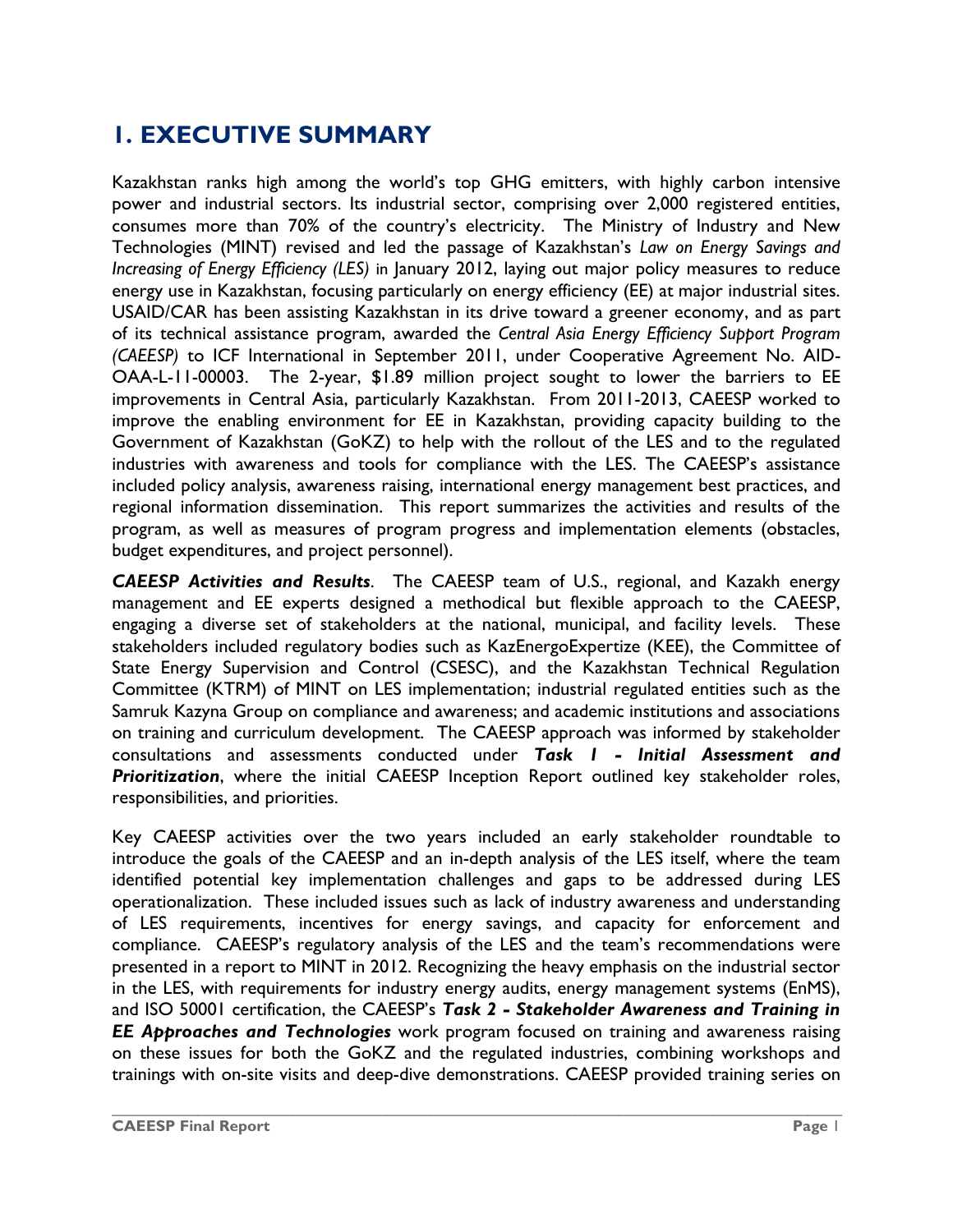ISO 50001 and energy auditing to a cross section of government and industry members to help build capacity and share best practices. To further industry awareness of EE and energy savings at the commercial retail level, the CAEESP team organized industrial sector outreach events on best energy management practices and prepared a report to MINT on EE consumer product labeling, providing recommendations for program design based on successful programs such as the USEPA's Energy STAR program.

Under *Task 3 - EE Project Development and Financing Facilitation*, the CAEESP team placed emphasis on identifying EE improvement projects within energy-intensive end-users in Kazakhstan. CAEESP worked with individual industries as well as central, regional, and local authorities to identify CAEESP capacity building opportunities at the facility and project levels. CAEESP's support included assistance with energy audits, process optimization, and feasibility studies of improvement opportunities to facilitate investment or financing. CAEESP worked closely with several major industrial entities, including *KazPhosphate, Kazchrome, ALES (Almaty Power Plants)*, *KazakhMys* and *KazTransMorFlot*, to conduct on-site ISO 50001 gap analyses, securing cooperation from senior officials within the companies and instilling technical and management best practices on energy management. At the municipal levels, CAEESP supported a number of akimats such as Almaty Akimat and Ekibastuz and Aksu in Pavlodar Oblast, to help meet the LES requirements that municipalities develop Energy Action Plans. On financing, CAEESP consulted with project financiers such as the European Bank for Reconstruction and Development (EBRD) to better understand the context, opportunities, and risks associated with EE financing. CAEESP also worked with the Asian Credit Fund (ACF) to help ACF loan officers evaluate EE loans.

Under *Task 4 - Support for Private Sector EE Service Providers***,** CAEESP aimed to build the foundation for the development of energy services by introducing companies to potential benefits of energy performance contracts and potential ESCO types of services. CAEESP conducted preliminary training work with Samruk Energo and worked with CHP-2 Power Plant in Almaty as the target of the consultancy for ISO and EnMS services. CAEESP also provided advisory support to the Institute of Nuclear Physics, the sole organization in Kazakhstan providing energy audit services for the nuclear industry (mining, processing and production).

Although focused on Kazakhstan, CAEESP also included regional activities on information dissemination of lessons learned, international tools, and best practices. Under *Task 5 - Regional Analysis and Recommendations in EE*, the CAEESP team participated in a number of regional events in Central Asia to discuss CAEESP progress and results and also invited participants from Central Asian countries to participate in several of CAEESP's training workshops. A key partnership was established with the Central Asia Regional Environment Center (CAREC), engaging in information dissemination on municipal EE via the regional Covenant of Mayors and in the creation of a Central Asia Energy Efficiency Learning Portal (CAEELP). CAEELP is also funded by USAID and builds off the tools, training, and best practices from CAEESP's work in Kazakhstan.

CAEESP's variety of activities on policy analysis, awareness and training, and on-site demonstrations helped build a foundation and provided tools to both the GoKZ and the regulated community to further the long-term implementation of the LES in Kazakhstan. The CAEESP also helped to inform subsequent larger programs on EE and energy management in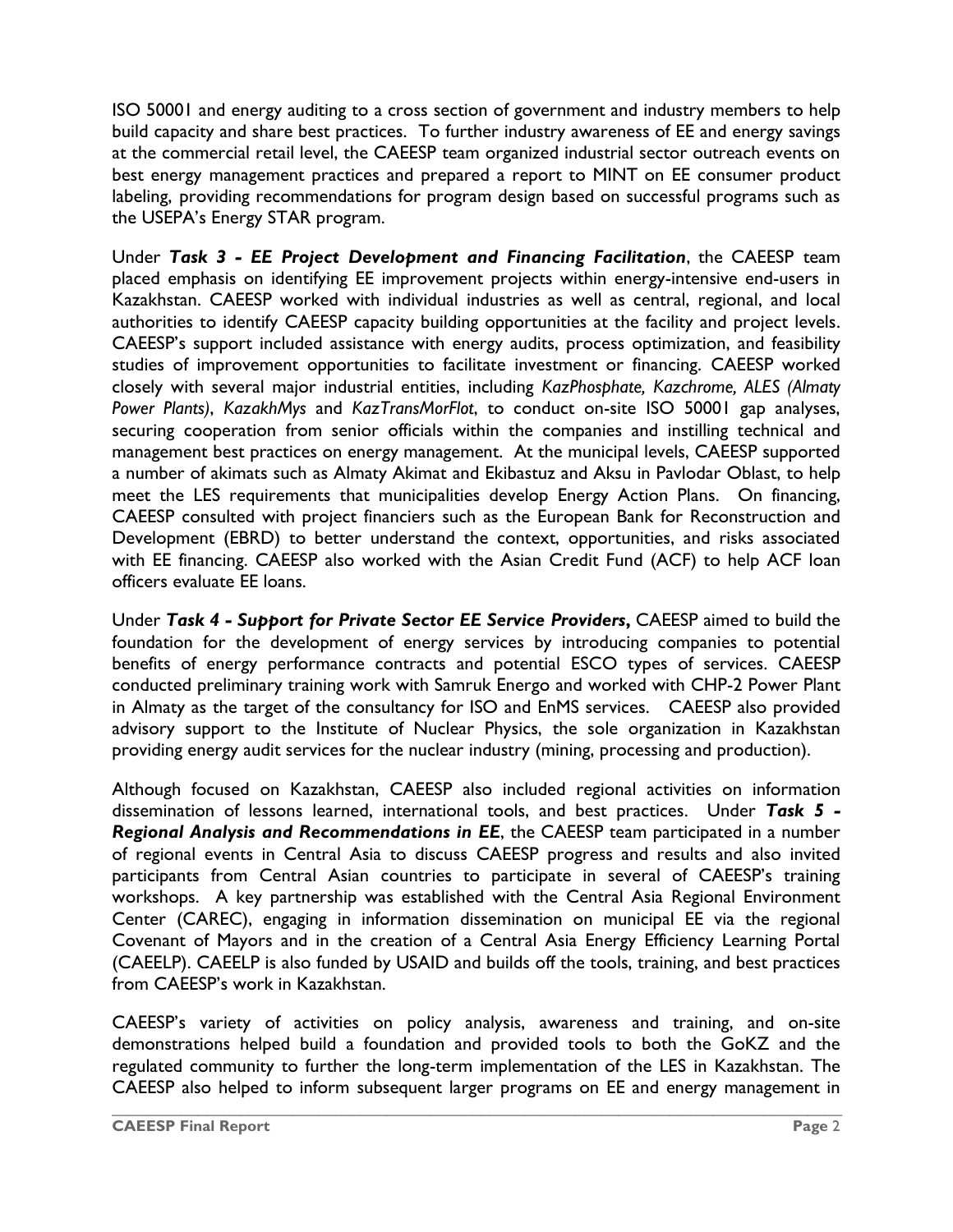Kazakhstan, such as the USAID Kazakhstan Climate Change Mitigation Program (KCCMP) begun in late 2013. Though accomplishing all of the planned activities, the CAEESP team recognized the limited timeframe, scope, and budget of the project and in turn worked with USAID/CAR to develop some early concepts for potential follow-on projects, as presented in Annex A of this report. A more detailed description of Annex A concepts was presented to USAID/CAR in 2013.

## <span id="page-6-0"></span>**2. INTRODUCTION**

This Final Report for the CAEESP, a deliverable under ICF International's Cooperative Agreement No. 00176-LA-11-00003, provides a summary of the program context, major activities, accomplishments, challenges encountered, performance indicators, and coordination efforts conducted in accordance with the following five Tasks of the project:

- Task 1 Initial Assessment and Prioritization
- Task 2 Stakeholder Awareness and Training in EE Approaches and Technologies
- Task 3 Energy Efficiency Project Development and Financing Facilitation
- Task 4 Support for Private Sector Energy Efficiency Service Providers
- Task 5 Regional Analysis and Recommendations in Energy Efficiency

ICF established a project office in Almaty from 2011-2013 to implement CAEESP, led first by the Chief of Party Keith Little, and then by Mary Worzala, who replaced him in 2012. Program administration, staffing, and budget issues are also summarized in this report.

*Background and Policy Context.*Kazakhstan is a major global contributor of GHG emissions, particularly in its power and industrial sectors. Electricity consumption is focused in a relatively small set of end-users – more than 35% of all generated electricity in the country is consumed by 15 large industrial enterprises – and EE programs in the power sector and these large industrial end-users can offer significant emission reductions. In its drive to become a greener economy, Kazakhstan has issued a variety of energy, climate change, and environmental laws, regulations, policies, and strategies over the past decade. Kazakhstan's *Law on Energy Savings and Energy Efficiency (LES)* was updated and passed in January 2012, laying out a number of measures designed to reduce energy use in Kazakhstan. The LES particularly focuses on the industrial and business sectors, with some provisions for residential use. Among the key elements of the LES are the following:

- Starting in 2013, all members of the state energy registry (SER) that consume more than 1,500 tons of fuel equivalent per year are required to report energy consumption to the GoKZ.
- Under Article 16, entities under the SER, with the exception of government offices, must undergo a mandatory energy audit at least once every 5 years and be certified in ISO 50001 (energy management systems or EnMS)). Energy audits must be conducted by a certified energy auditor.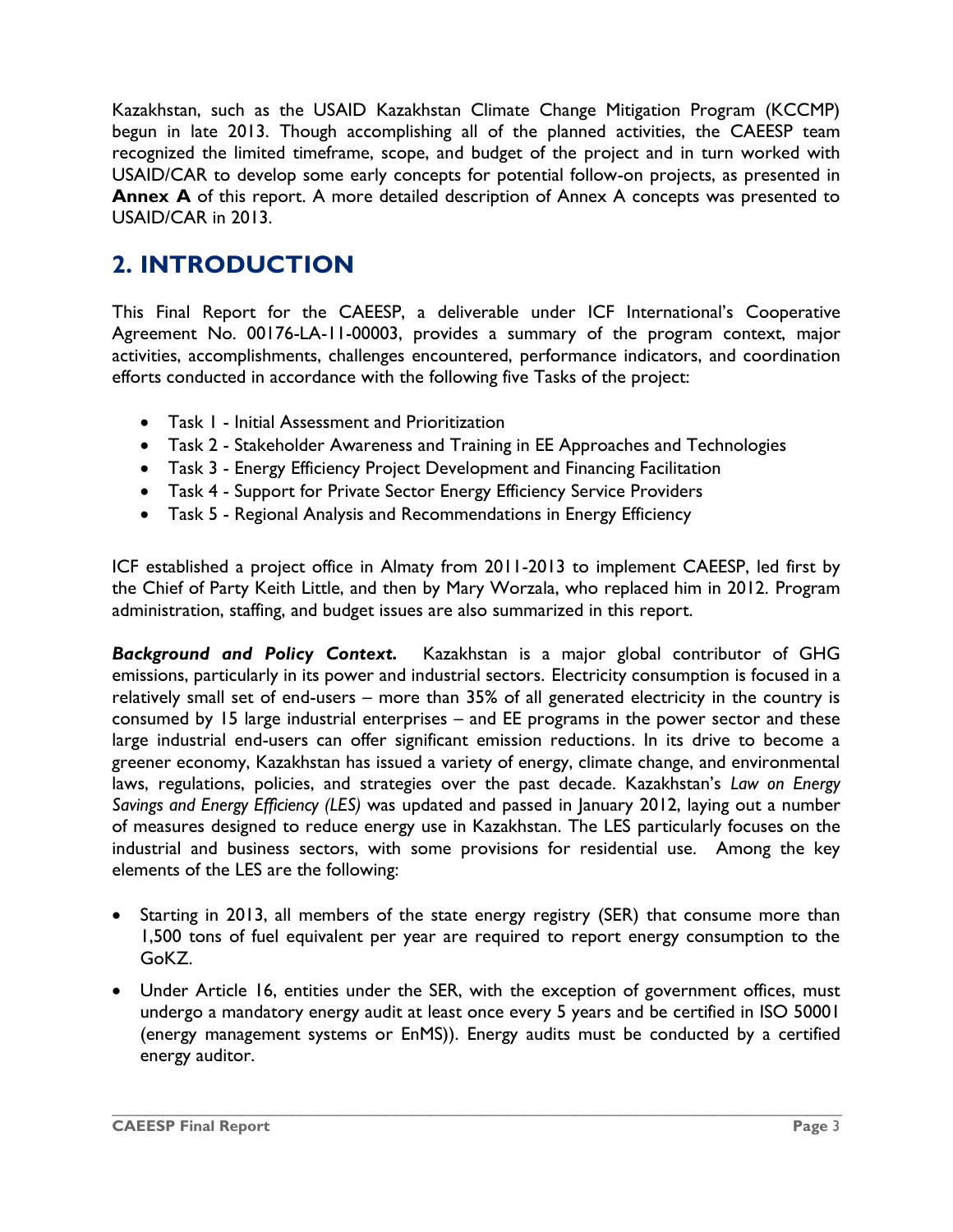- From the audits, the regulated entities must develop energy reduction plans that will achieve the potential identified in the audit, with a goal of achieving the highest EE figures.
- Each municipality must have an EE action plan prepared by 2013 that will be reviewed and approved by the national government.
- LES Governing Structure: Several bodies have Administrator authorities under the law: (1) the State Committee on Energy Control (SERC) is responsible for enforcement and compliance with the law (including auditor accreditation and oversight); (2) KazEnergoExpertise (KEE) will maintain the national energy registry; and (3) MINT is responsible for energy policy issues.

*Capacity Building Needs and Compliance Gaps for the LES.* Implementation of and compliance with the LES present potentially significant challenges for central and regional governing authority, service providers, technical/education institutes, and the industrial sector itself. Although the LES lays out the general legislative framework, additional regulations and provisions are needed to ensure the law can be effectively implemented. Currently there are no clear economic penalties for non-compliance (i.e., for not implementing energy saving technologies and measures). Article 17 of the law introduces the concept of incentives and state support for modernizing state institutions, but details on the types of incentives or the budget resources available for energy efficiency efforts in state institutions were not specified. Significant capacity is needed with KEE, MINT, and others to administer the LES. In particular, the Administrator will need to manage the state energy registry, including the collection and storage of data and reports; management of the energy audit certification process; creation of a sustainable system for ISO 50001 certification; and development of tools, guidance, and information to support companies as they work to meet their energy reduction targets. The challenges for the industrial sector include:

- Lack of clarity and understanding on the detailed requirements of the LES. The LES only provides an overall framework on energy saving and energy efficiency, but further regulatory details and compliance guidance are still being developed to help operationalize the law.
- Ambitious timeframe for EnMS rollout. The national legislation set out a deadline for regulated companies to have an internationally-recognized EnMS certification in place, but supporting regulations and guidance are lagging. As a result, the allowable timeframe for industry to carry out implementation plans has been significantly compressed, especially given that EnMS implementation is a relatively new and detailed process.
- Lack of industry understanding of ISO 50001. ISO 50001 is a fairly new standard in Kazakhstan, particularly relative to ISO 9001 and ISO 14001. This standard requires a strong understanding of both technical and management systems for energy. Service providers and regulators are still developing guidance and capacity building to support the regulated industrial sector. ISO 50001 provides an overall framework for EnMS but the implementation details need to be tailored to each industrial sector and each facility.
- Lagging incentives for implementation of EnMS. Energy prices are low in comparison with international tariffs, thereby presenting a very limited economic incentive for effective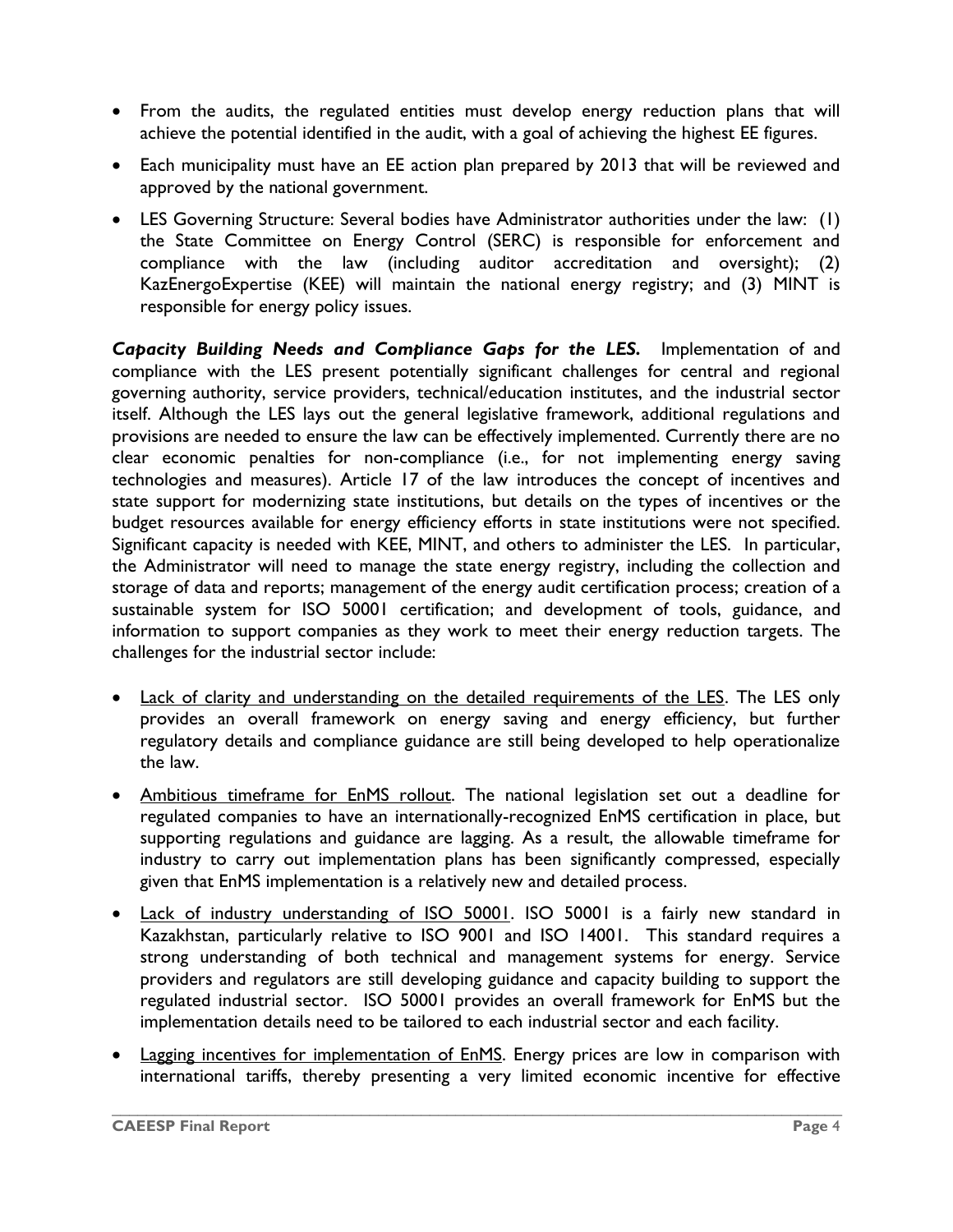implementation of EnMS. The LES mentions incentives, but development of incentives is lagging behind the penalty system for noncompliance, which focuses on penalizing rather than incentivizing the industry. This approach results in a negative reaction and attitude from industry towards forced compliance (i.e., doing the bare minimum to meet requirements) rather than focusing on effective improvement of energy performance.

*USAID's CAEESP – Building a Foundation to Support the LES.* With this context in Kazakhstan, USAID's Central Asian Energy Efficiency Support Program (CAEESP), a two-year, \$1.9M project based in Almaty, was awarded to ICF International to assist Kazakhstan in reducing greenhouse gas (GHG) intensity and emissions by stimulating investments in energy efficiency technologies and projects. It also focused on building capacity of the GoKZ to operationalize the LES and the regulated entities in Kazakhstan to comply with its requirements. The CAEESP sought to establish an early foundation of technical assistance and best practice tools to address key elements of the LES and to sustain the results of the project by helping to inform the larger follow-on USAID KCCMP project to CAEESP. Lessons learned, tools, and best practices are now available to be replicated into other Central Asian countries through CAEESP partners such as the Central Asia Regional Environmental Center (CAREC) and the Asian Credit Fund (ACF).

## <span id="page-8-0"></span>**3. CAEESP ACTIVITIES AND RESULTS**

This section summarizes the CAEESP program activities, findings, and results from 2011-2013 under CAEESP and includes some recommendations for potential further interventions relative to the CAEESP objectives and Tasks.

The CAEESP was designed and awarded to ICF International prior to the passage of the LES, with specific objectives to: (1) raise stakeholder awareness of EE as means to the achievement of Kazakhstan's GHG emissions reductions targets; (2) build private sector capacity in developing and implementing EE projects; (3) increase private sector investment in EE measures, especially though public-private partnership (PPP); and (4) stimulate interests within the banking sector in developing lending products targeted at EE investments. The CAEESP's work program was developed and continually adjusted accordingly with USAID to align with ongoing needs and interests of the GoKZ and industrial entities after the enactment of the LES. Program objectives were expected to be achieved through five key Tasks of the project, as follows:

- Task 1 Initial Assessment and Prioritization
- Task 2 Stakeholder Awareness and Training in EE Approaches and Technologies
- Task 3 Energy Efficiency Project Development and Financing Facilitation
- Task 4 Support for Private Sector Energy Efficiency Service Providers
- Task 5 Regional Analysis and Recommendations in Energy Efficiency

CAEESP's technical assistance and capacity building activities were targeted across the spectrum of energy stakeholders including:

 $\_$  ,  $\_$  ,  $\_$  ,  $\_$  ,  $\_$  ,  $\_$  ,  $\_$  ,  $\_$  ,  $\_$  ,  $\_$  ,  $\_$  ,  $\_$  ,  $\_$  ,  $\_$  ,  $\_$  ,  $\_$  ,  $\_$  ,  $\_$  ,  $\_$  ,  $\_$  ,  $\_$  ,  $\_$  ,  $\_$  ,  $\_$  ,  $\_$  ,  $\_$  ,  $\_$  ,  $\_$  ,  $\_$  ,  $\_$  ,  $\_$  ,  $\_$  ,  $\_$  ,  $\_$  ,  $\_$  ,  $\_$  ,  $\_$  ,

1. National GoKZ institutions such as MINT and KEE on LES policy, enforcement, and operationalization;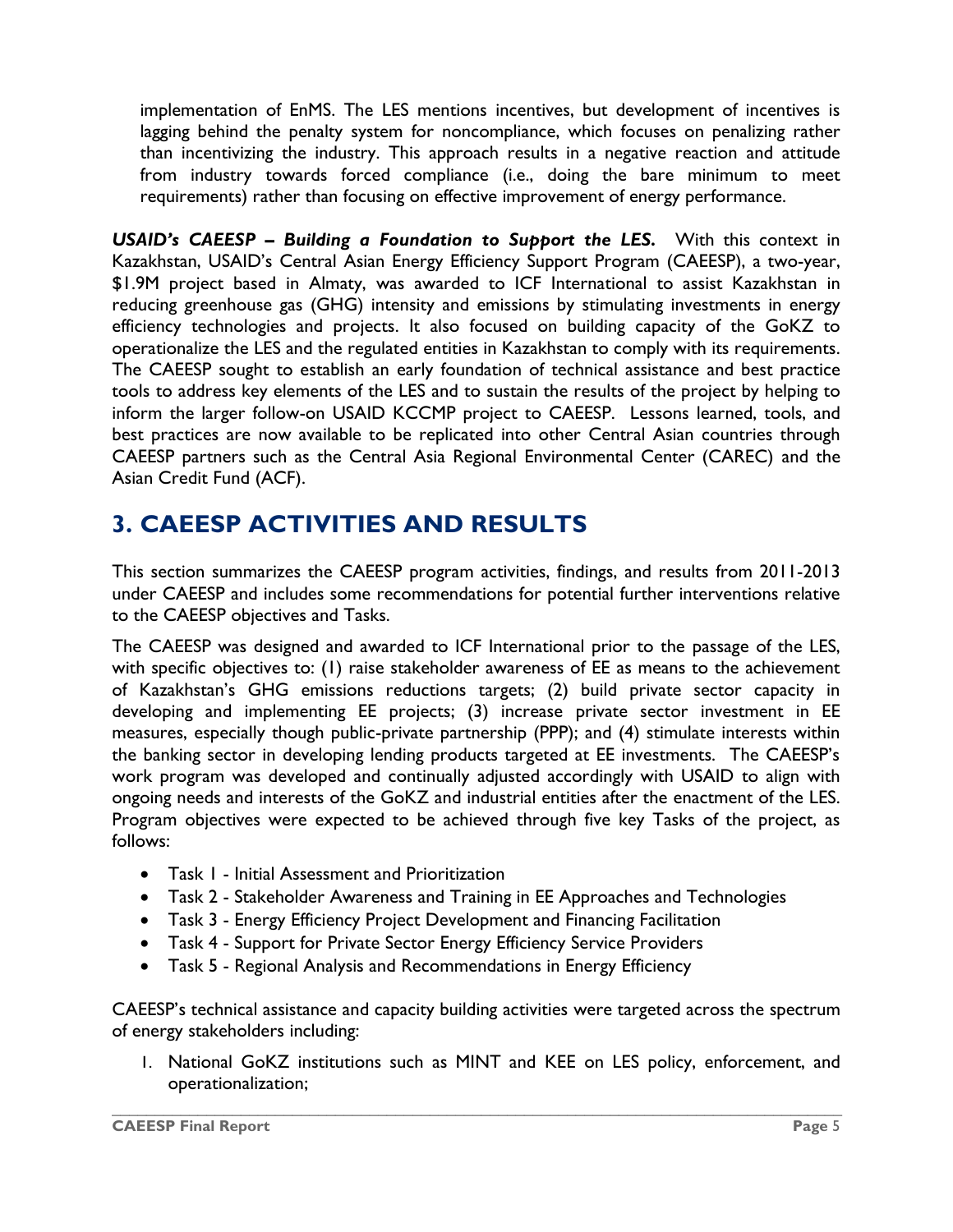- 2. Municipal (akimat) authorities regarding implementation of the LES and energy savings measures;
- 3. Industrial facilities and other regulated entities regarding LES compliance; and
- 4. Retail businesses, academic institutions, and community organizations on awareness of EE and energy management issues.

Technical assistance was also complemented by efforts to inform industry and decision-makers about opportunities for project financing through small-scale programs under the ACF or by leveraging experience under EBRD and the Asian Development Bank (ADB) on larger scale energy finance. This integrated approach allowed CAEESP to establish an early platform that cut across a number of key elements of the LES and its early operationalization from both the enforcement and compliance perspectives.

Activities and results for each of the five tasks are described in sections 3.1 through 3.5 below.

## <span id="page-9-0"></span>**3.1 Task 1 - Initial Assessment and Quick Start Prioritization**

#### **Task 1 Activities**

To inform the CAEESP and to further develop the detailed work plan, the program began during Year 1 by assessing opportunities both in Kazakhstan and the region to create an enabling framework that focused the project's work over the two year timeframe and beyond. While much of the work under Task I was completed during the early period of Year I, ICF continually evaluated the CAEESP approach in order to be current with the progress and priorities in Kazakhstan and the region, ensuring that the program was responsive and reflected the relevant needs of stakeholders, both governmental and non-governmental. The CAEESP team consulted and engaged a wide array of stakeholders during both years of the program. These included educational institutions, GoKZ agencies, industry members, international financial institutes (IFIs), non-governmental organizations and other potential project partners. The following table provides a snapshot of stakeholders consulted during Task 1.

| <b>Kazakhstan Agencies and Institutes</b>          | <b>International Organizations</b>               |  |  |
|----------------------------------------------------|--------------------------------------------------|--|--|
| Ministry of Industry and New Technology            | <b>UNDP/GEF Project "Promotion of Energy</b>     |  |  |
| (MINT), Energy Efficiency Unit, Astana             | Efficient lighting in Kazakhstan," Almaty        |  |  |
| Ministry of Environmental Protection,<br>$\bullet$ | <b>UNDP Project "Removing Barriers to Energy</b> |  |  |
| Kyoto Protocol Department, Astana                  | Efficiency In Municipal Heat And Hot Water       |  |  |
| Kazakh Ecology and Climate Research<br>$\bullet$   | Supply", Astana                                  |  |  |
| Institute                                          | UNDP "Energy efficiency in Buildings, "Astana    |  |  |
| State Agency for Construction and Utilities        | Delegation of the EU to Kazakhstan               |  |  |
| Universities/Academia                              | Asian Credit Fund LLC                            |  |  |
| Al-Farabi Kazakh National University               | EBRD's Kazakhstan Sustainable Energy             |  |  |
| Nazarbayev University                              | Financing Facility" (KAZSEFF)                    |  |  |
| <b>Eurasian Innovative University</b><br>$\bullet$ | American Chamber of Commerce/Kazakhstan          |  |  |
| Kyrgyzstan Power Engineering University            | <b>Industries/Private Sector</b>                 |  |  |
| <b>Non-Governmental Organizations</b>              | KazakhMys                                        |  |  |
| Eurasia Foundation of Central Asia                 | KazPhosphate                                     |  |  |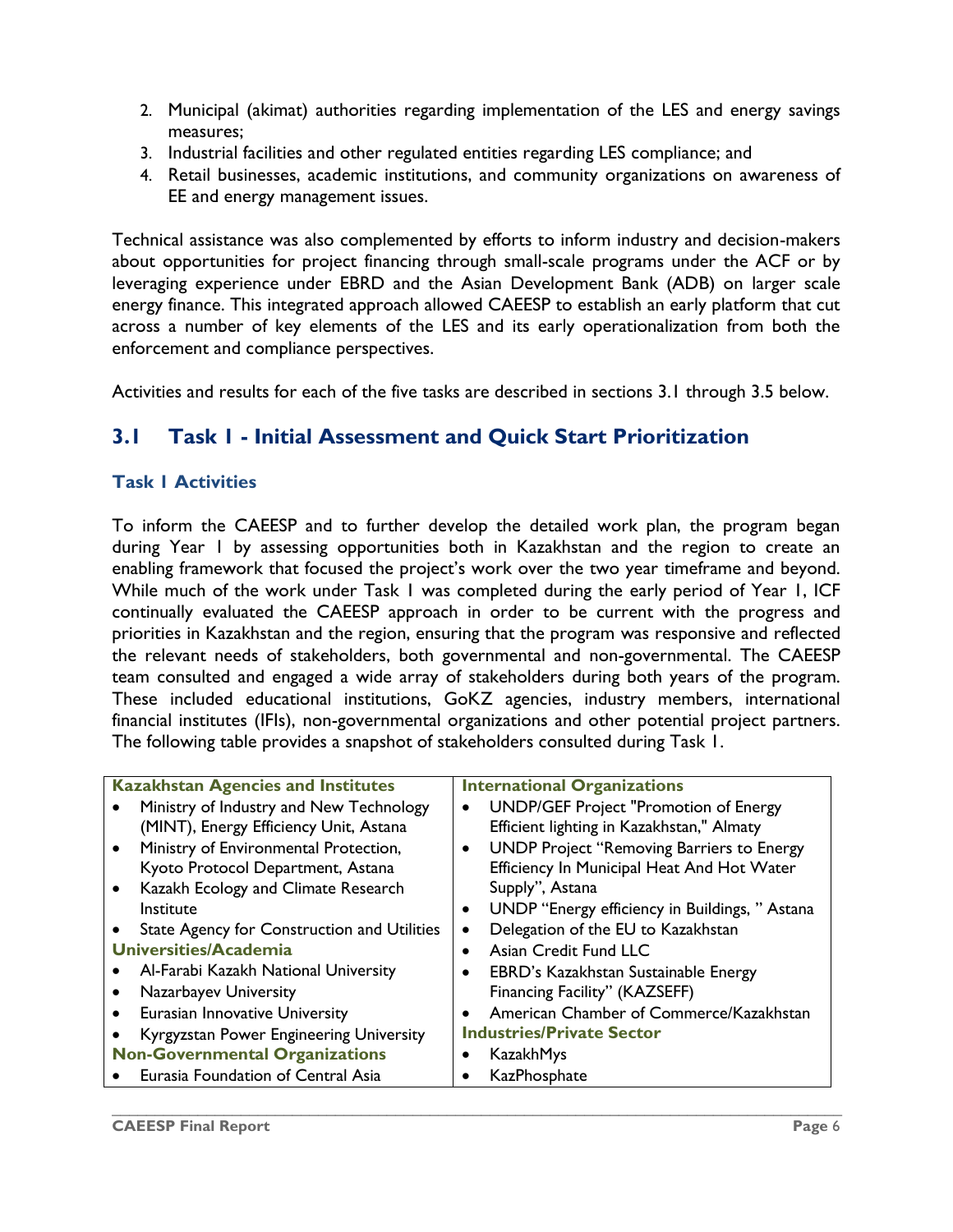| Central Asia Regional Environmental<br>Center (CAREC)<br>Kazakh Electro-energeticheskaya<br>$\bullet$<br>Associatsia (Kazakh Energy Association-<br>$\bullet$<br>KASEC), Astana | KazChrome<br><b>Almaty Power Station (ALES)</b><br>Azimut Energy Services (AES), Astana<br>EnergoAuditKazakhstan (EAK), Semipalatinsk |
|---------------------------------------------------------------------------------------------------------------------------------------------------------------------------------|---------------------------------------------------------------------------------------------------------------------------------------|
|---------------------------------------------------------------------------------------------------------------------------------------------------------------------------------|---------------------------------------------------------------------------------------------------------------------------------------|

#### **Task 1 Results and Recommendations**

*Task 1 Results*. While Task 1 was completed with the submission of the Inception/Task 1 Report deliverable early in Year 1 of the program, CAEESP maintained continued contact with its key stakeholders to stay abreast of developments in the energy sector. Continued engagement with the cross-section of stakeholders resulted in more tailored and responsive interventions in the CAEESP work program, such as training workshops, site gap analysis and demonstrations, and other assistance activities, as well as contributing to larger participation in CAEESP events. Priorities, needs, gaps, and recommendations from the Task 1 consultations allowed the CAEESP team to identify potential partners and priority focal areas for the program, which were: (1) industrial sector compliance; (2) municipal planning support; (3) retail/business awareness on product labeling; (4) policy support of MINT and other GoKZ agencies on LES administration and regulatory development; (5) academic/educational research, knowledge management, and curriculum development on EE, energy audits, and energy management; (6) public awareness campaigns and information dissemination support from NGOs; and (7) financing and resource leveraging from donors and the financial sector.

The CAEESP achieved a significant level of commitment and engagement from many of the stakeholders identified during Task 1 implementation, such as MINT, KEE, KazPhosphate, KazChrome, ACF, ALES, Al-Farabi Kazakh National University, and the CAREC. Their participation in CAEESP activities was critical to the success of the project and in the sustainability of the program interventions. As a result of CAEESP, several of these partners are better positioned to also participate in the follow up USAID program, the KCCMP, having had training and other technical assistance support from CAEESP. The CAREC in particular became a key regional partner for the program, where it is also serving as the Central Asian platform for capturing knowledge and information under CAEESP and disseminating it regionally in Central Asia through its network of offices and programs in the region. The CAREC is currently working with ICF on a related energy efficiency knowledge management portal, also funded by USAID (the Central Asia Energy Efficiency Learning Portal, or CAEELP).

*Task 1 Findings and Recommendations.* The findings from the stakeholder consultations and prioritization efforts under Task 1 were delineated in the CAEESP's Project Inception Report and helped inform the direction of the project for the remainder of the two years of the program. Capacity building needs and gaps relative to the LES were also summarized earlier in this Final Report and, combined with stakeholder interests under Task 1, helped the CAEESP team adjust the activities for the CAEESP to reconcile with some planned activities prior to the award of the program to ICF. From the onset, many large industrial companies in Kazakhstan had a strong interest in ISO 50001 to help fulfill the requirements of the LES and help them be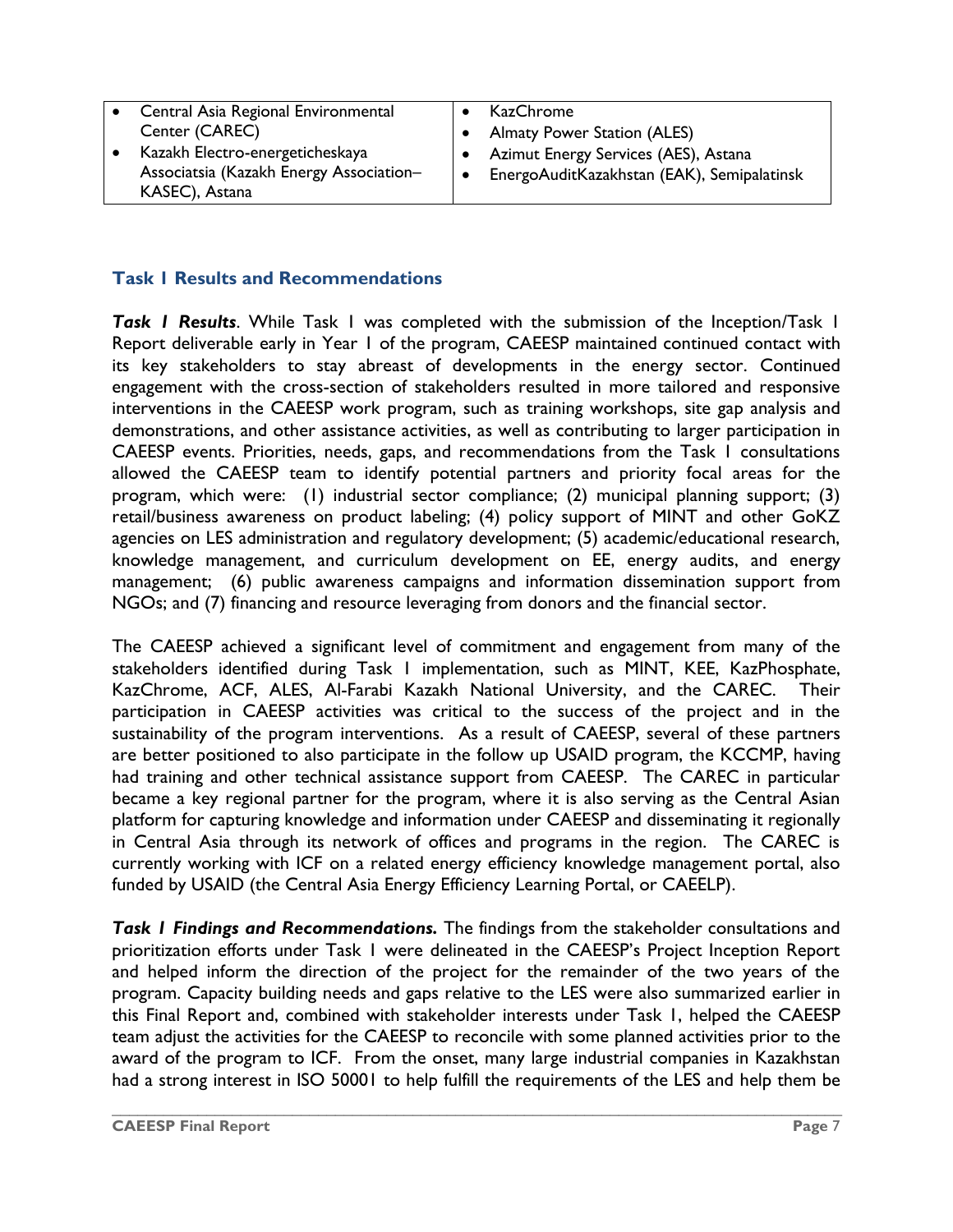more competitive on the global market, thus CAEESP focused more attention and resources to larger industrial needs on EnMS and ISO 50001, given the CAEESP team's in-depth experience in industrial EnMS and expertise in ISO 50001 requirements.

In addition,to help the GoKZ and industrial entities respectively enforce and comply with Article 16 of the LES, which requires that entities under the SER (with the exception of government offices) undergo a mandatory energy audit at least once every 5 years, the CAEESP team expanded and adapted trainings on energy audits, targeting large industrial energyconsumers and other relevant organizations. Findings under **Task 1** resulted in more emphasis and resources devoted to awareness and ISO 50001 and EnMS issues, and in turn reducing the extent of engagement in project finance and EE project development under **Task 3** and support for the fostering of Energy Services Companies (ESCOs) under **Task 4**. To sustain and build upon the stakeholder assessment and prioritization efforts under Task 1, CAEESP recommends that future activities be implemented to strengthen "communities of practice (CoP)" on EE and energy savings in Kazakhstan, particularly with respect to enforcement and compliance with the LES. The extensive list of CAEESP stakeholders and consultations with them can serve as a basis for establishing this CoP, where academia, industries, and GoKZ representatives can have a forum or platform to share information, priorities, and progress regarding LES implementation and compliance.

**Annex A** of this report includes some early recommendations to USAID developed during the CAEESP on potential short term assistance projects to support some of these issues, including establishing Industrial Working Groups and conducting further outreach events to industry regarding compliance and potential public-private partnerships on EE and energy savings. The *Central Asia Energy Efficiency learning Portal (CAEELP)* proposed on the Annex A list has been funded and is underway, developing an electronic platform for information sharing on EE and energy savings in the region and seeking to connect energy stakeholders from academia, government, industry, NGOs, and citizens. The CAEELP scope is focused on the creation of the portal and early stakeholder engagement, but additional support to the implementing entity, the CAREC, is recommended to further the CoP objectives and approach. This stakeholder platform will enable a robust and continual mechanism for ensuring current priorities and progress on EE and energy savings in Kazakhstan and regionally, as begun under task 1 of the CAEESP.

### <span id="page-11-0"></span>**3.2 Task 2 – Stakeholder Awareness Raising and Training in EE Approaches and Technologies**

Despite ongoing and recent efforts promoting EE in Kazakhstan, the industrial, public and commercial sectors continue to have a very low level of awareness regarding EE opportunities in the country. Task 2 of CAEESP relies on ICF's experiences and tools to raise awareness of EE approaches and technologies among the target sectors within Kazakhstan and the broader Central Asian region. In order to maximize impact and contain costs, the awareness-raising and training activities were often implemented in collaboration with other government, private and donor-sponsored initiatives. With some parallel training and educational efforts occurring in Kazakhstan, CAEESP sometimes assumed a clearinghouse and coordinator role. As part of the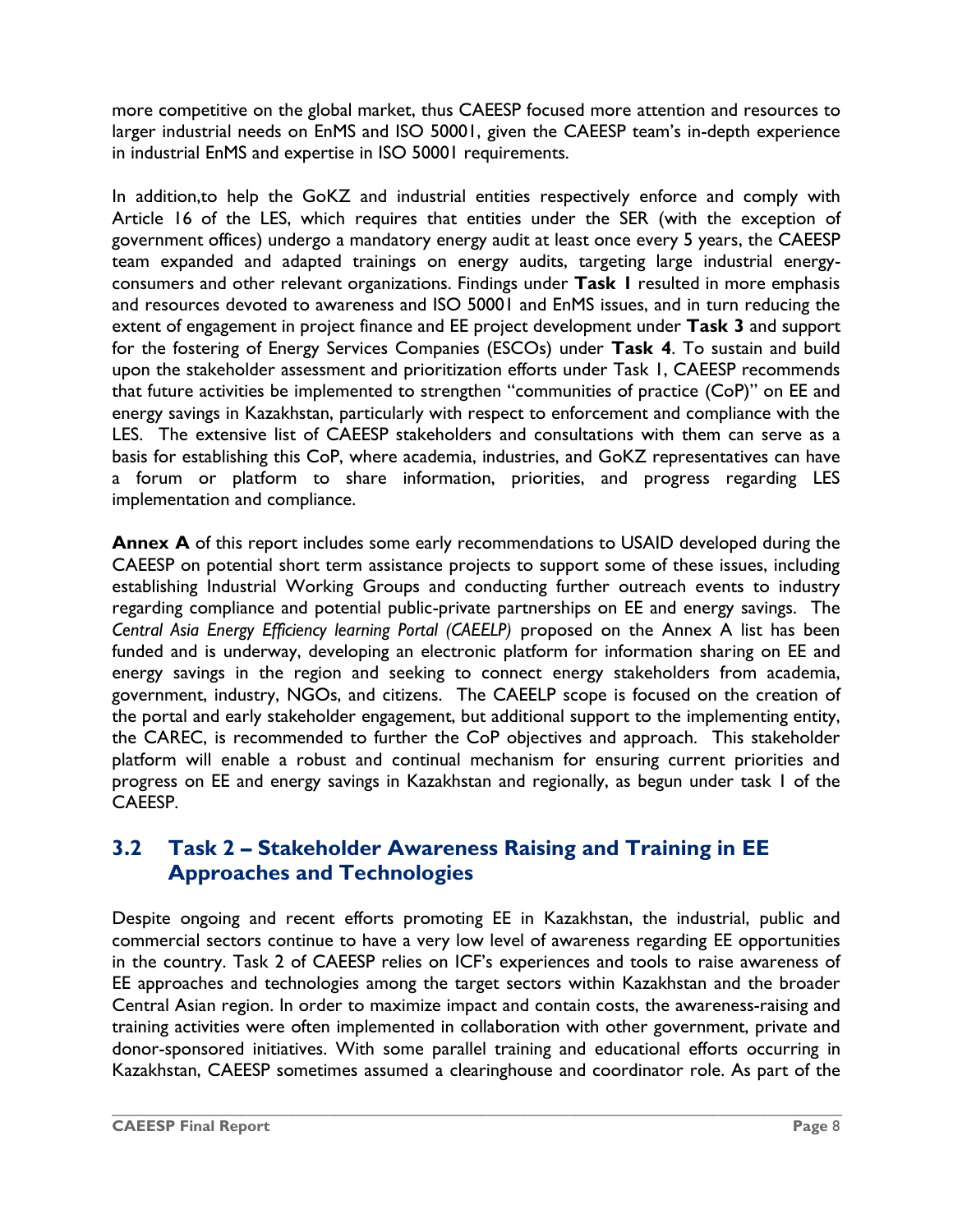CAEESP's training development and monitoring and evaluation process, the CAEESP team identified and screened when possible potential participants from a cross section of industry, commercial, public and academic stakeholders to select the most relevant attendees; maintained detailed training participation lists; and tracked post-training evaluation and potential for future engagement.

CAEESP's classroom training courses were often supplemented by on-site training where facility managers were able to receive hands-on experience in low-cost energy efficiency retrofits and practices. The EnMS and energy audit trainings were particularly important to Tasks 3 and 4, helping to identify criteria and opportunities for bankable projects and to establish a professional auditor community.

#### **Task 2 Activities**

Task 2 essentially represented the core efforts of the CAEESP, where stakeholder awareness and furthering stakeholder support and buy-in to CAEESP objectives were important areas of focus in both years of the CAEESP. The CAEESP team continued to strengthen its institutional relationships began under Task 1with such regulatory bodies as KEE and the Kazakhstan Technical Regulation Committee (KTRM) of MINT and organized joint planning and implementation activities. Through CAEESP's established working relationship with public and private stakeholders in Kazakhstan, the CAEESP team developed and conducted a tailored and responsive CAEESP work program that included a series of training events (workshops, conferences, presentations, etc.) focusing on the key subjects of energy audits, ISO 50001 and Energy Management Systems (EnMS), in line with the requirements of the LES.

Participants of events organized by the CAEESP (including participants from other Central Asian countries) included governmental and non-governmental delegates who had responsibilities and interests in administering and implementing EE policies and measures (including in response to LES requirements). The CAEESP awareness, education, and training efforts under **Task 2** also coordinated with and leveraged opportunities to participate in other trainings and events in Kazakhstan in the energy sector.



*Dr. Trofimov of CAEESP presenting analysis of the Kazakhstan EE law and importance of EE to the representatives of several Ministries. Astana, May 2012.*

#### *EE Policy and Regulatory Support.* An

evaluation of the 'Law on Energy Savings and Energy Efficiency (LES)' was completed by CAEESP's local energy expert, Dr. German Trofimov, and the findings were presented to MINT in 2012. CAEESP's report also addressed implementation steps relating to the LES and helped KEE and MINT to develop their action plan for implementation. As a follow-up to a request by the State Committee on Energy Control (SCEC), CAEESP conducted further research to support regulatory development under the LES, specifically pertaining to the energy audit certification process.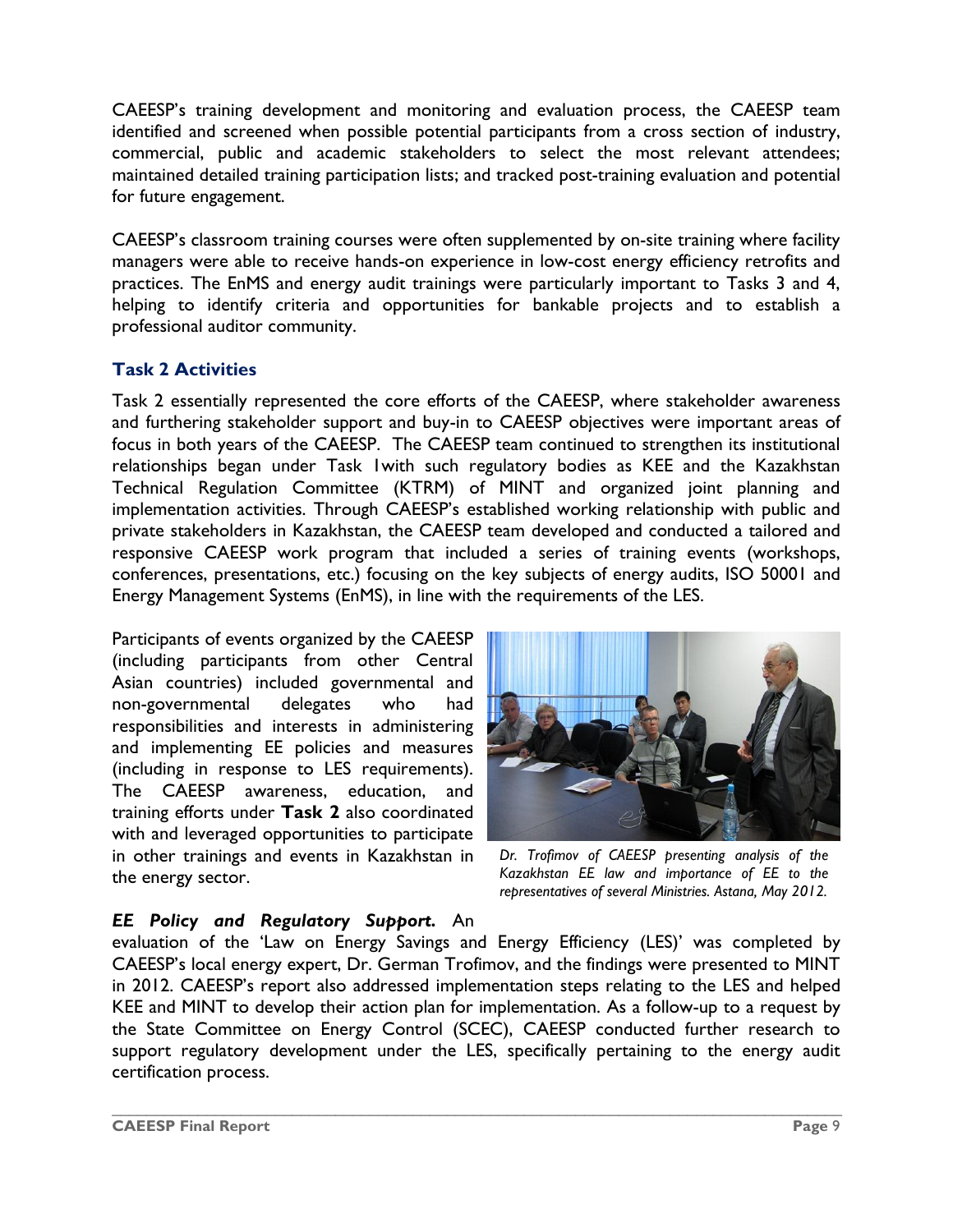*Municipal EE Support*. To help address requirements in the LES for municipalities to have Municipal Energy Action Plans (MEAPs), the CAEESP team targeted selected akimats (Almaty Akimat) and two in Pavlodar Oblast to help with the development of their MEAPs. These municipal support activities helped to serve as models for other municipalities and were done in coordination with the Covenant of Mayors (CoM) program. CAEESP completed a review of a Almaty MEAP, which covered only residential and municipal buildings, providing recommendations to improve the plan. In Pavlodar, CAEESP supported two municipalities, Aksu and Ekibastuz, conducting training and seminars on topics such as "energy assessments in the municipal sector," and engaging with local authorities to raise awareness of EE and energy savings opportunities. The CAEESP team worked on the development of the municipal road map for energy management, which described a clear sequence of targeted actions in the legal, technical, financial and economic areas to reduce energy consumption. The road map sought to show the sequence of measures to be taken by the akimat and is the first step to implement energy management in the municipal sector. It was initially tested at a CAEESP training in Aksu and submitted to USAID for review in late 2013.

#### *Tailored Energy Audit, EnMS and ISO*

*50001 Training*. CAEESP organized a series of sessions on energy audits and ISO 50001 over the two years of the project to address key requirements in the LES on energy management and audits, working closely with the Energy Auditor's Association of Kazakhstan (EEAK) and selected GoKZ and industry partners. Participants were introduced to best practices on energy audits, energy resources management, elements of the ISO-50001 standard, and EnMS planning and implementation. CAEESP presenters described the structure and mechanisms needed to support effective energy



**Figure 1 Energy Management System Model** management and continuous improvements.

*Raising Awareness through EE Labeling and Products.* CAEESP built upon ICF's extensive experience with USEPA's ENERGY STAR program on public awareness and EE product labeling to help support a better understanding of and compliance with Article 12 of the LES, which states that "technical documentation of all electric energy-consuming devices marketed in Kazakhstan shall provide information on the energy efficiency of the device." In March 2012, CAEESP staff briefed MINT, KTRM, KEE, and other energy efficiency stakeholders in Kazakhstan on the organization and operations of the US ENERGY STAR program, introducing key elements of ENERGY STAR that have made it a success and identifying those that can be adapted into the labeling program in Kazakhstan, both at the early stages of development and after full implementation. As a result of the briefing, the CAEESP team prepared and submitted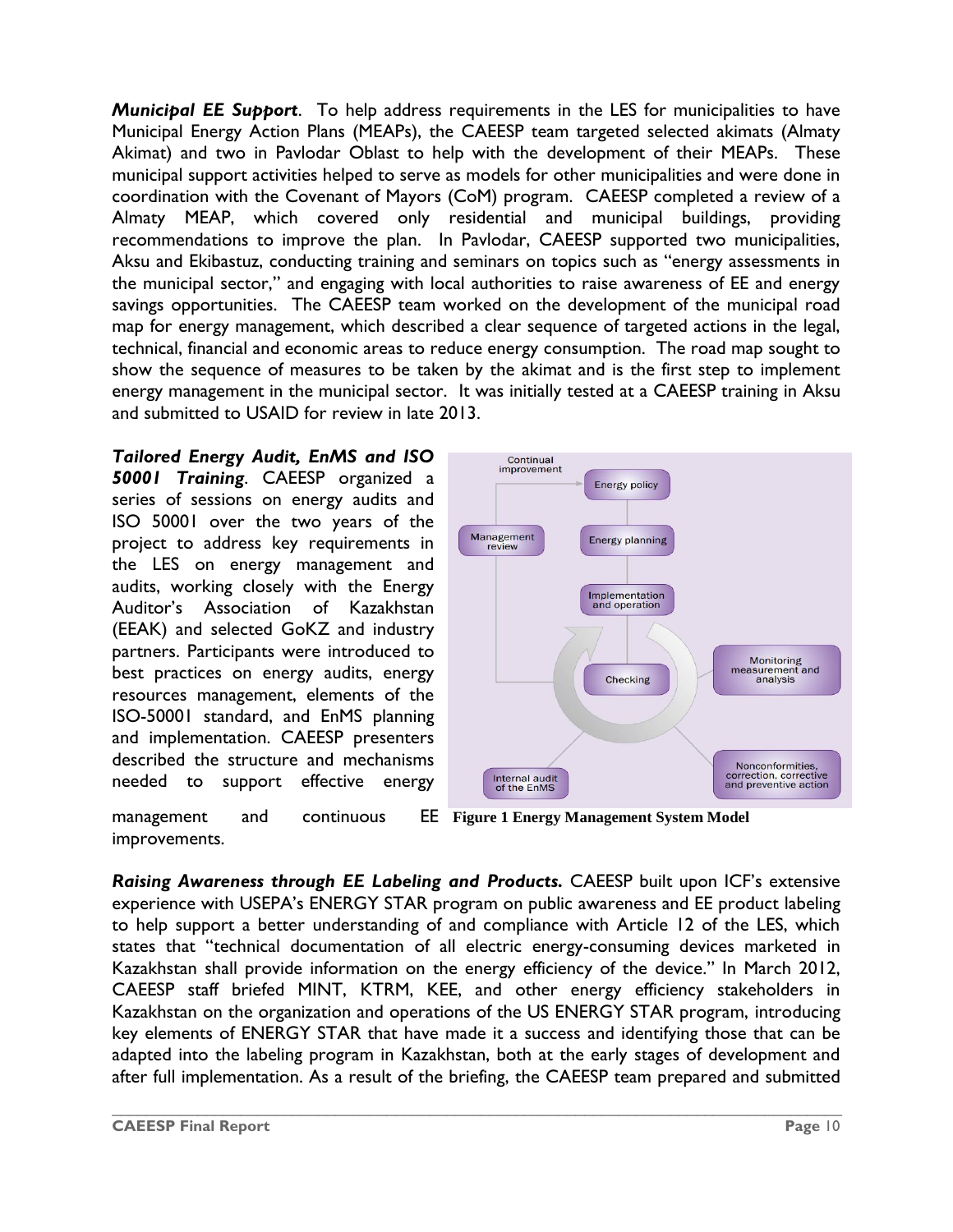a report to MINT outlining potential areas of interventions on EE product labeling and EE awareness raising within the commercial retail sector. The team followed up the report with targeted training at three major electronics retail stores: 'TekhnoDom' (TechHouse), 'Planeta Elektroniki' (Planet of Electronics), and 'Sulpak'.

*Industrial Outreach Events and Other Awareness Raising Activities:* Under Task 2, the CAEESP team organized an industrial sector outreach event in 2013 to present case studies from the EnMS work. Representatives from MINT, SCEC, and KEE provided updates on the LES implementation to representatives from industry, associations, universities, municipal governments, and donor organizations. Linkages to other industry events were also promoted by CAEESP. CAEESP continually collaborated with other organizations when possible to promote EE and energy savings, such as collaborating with KAVEIK on its launch of an energy publication in late 2013. CAEESP program staff prepared suggestions for articles on energy efficiency and energy technology. These include articles on updates to implementation of the energy efficiency law, a comparative analysis of the ISO 50001 gap analysis completed under CAEESP, and a road map for municipal energy efficiency programs.

*Furthering Sustainability through an EE Learning Portal.* As part of the CAEESP strategy to sustain the awareness and knowledge management efforts, ICF and the CAEESP team were able to leverage additional funding from USAID/HQ for a complementary "Central Asia Energy Efficiency Learning Portal (CAEELP)," to be housed within a key CAEESP partner, the CAREC. The purpose of this portal is to create a community of practice for EE professionals in the Central Asian region, and to provide a common platform to share successes, failures, and technologies on EE and energy savings, building on the platform partly created by CAEESP. The CAEELP is underway at this writing, and will be available to the public in early 2014. While the content will be user-uploaded, efforts to date by the ICF and CAREC teams include aggressive outreach to local and regional stakeholders, including universities, equipment manufacturers and suppliers, auditing associations, and government agencies participating in this community of practice. The CAEELP is designed to disseminate EE knowledge, technologies, and experiences throughout the Central Asian region, and will maximize impact and distribution of CAEESP tools and reports developed during the two years of the program. CAREC's regional mandate and presence serves as an excellent platform for knowledge sharing and regional collaboration.

#### **Task 2 Results and Recommendations**

*Task 2 Results*. The approach and expected results of this task stem directly from best practices and lessons learned from the U.S. and other international experiences. The CAEESP provided a platform for information sharing, constructive discussion, and capacity building on topics such as enforcement and compliance issues relative to the LES, incentives for energy savings, and financing of EE and energy savings projects. During workshops and trainings, CAEESP staff were able to assess views of the regulated communities regarding a variety of issues, such as the status of energy auditor certification and the requirements under the LES. Industry representatives had a forum to express, for example, their frustration with the slow pace of energy auditor certification, which impacted their ability to comply with the requirements of the LES. These discussions resulted in the CAEESP's efforts to prepare a survey of industry regarding the LES and challenges to compliance. The CAEESP survey then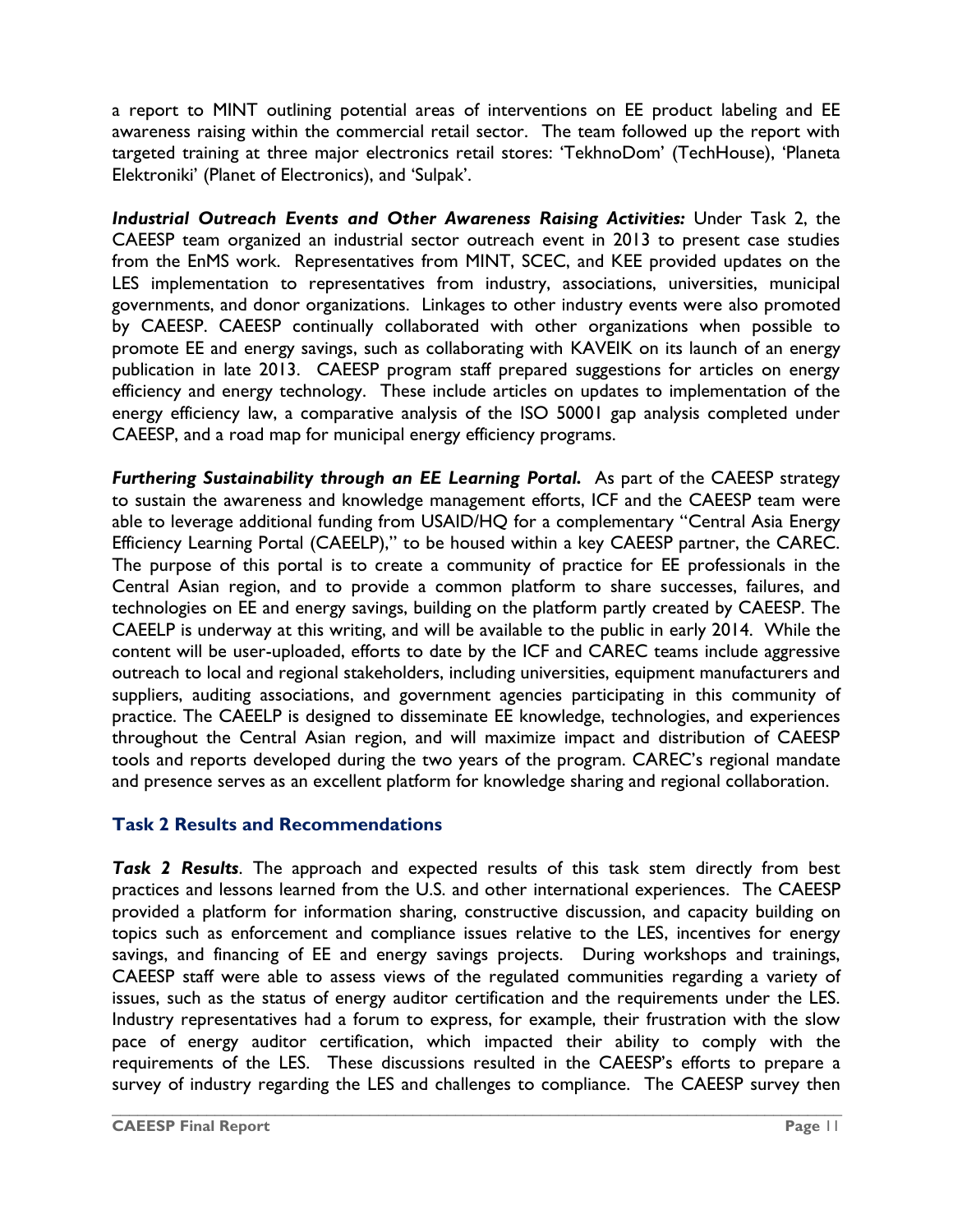informed the project's recommendations to MINT and KEE on how industry can be supported by the GoKZ to meet the requirements of the LES.

Successful awareness raising and training was partly measured by the corresponding follow-up actions from participants to apply tools and knowledge acquired from CAEESP trainings. For example, following the CAEESP team's workshop on EE product labeling for the second electronics/white goods store chain (*Tekhnodom*) in January 2013, Teknodom confirmed that it planned to integrate parts of the presentation into its salesperson-consultant training and that it will focus more attention on EE and energy savings measures in its own training programs.

The CAEESP helped establish a foundation for increased EE awareness for the GoKZ, the regulated industrial and business communities, and household energy consumers in Kazakhstan. The increased awareness across the spectrum of stakeholders – with continued reinforcement post-CAEESP under the KCCMP, the CAEELP, and other programs – is intended to result in more industry understanding of incentives for energy savings and EE, application of EnMS and sound energy practices, and increasing use of energy efficient products. This deeper understanding will lead to energy savings.

*Task 2 Findings and Recommendations.* CAEESP's awareness and training activities under Task 2, as described above, identified more needs and gaps in the regulated community's: (1) understanding of the newly revised LES and its requirements; (2) lack of readiness to comply in accordance with the timelines proposed under the LES; (3) experience with ISO 50001 and energy audits; and (4) perception of minimal incentives for implementation of EnMS. From the GoKZ's perspective, the CAEESP team also identified additional capacity building and technical support needed to translate the provisions of the LES into a workable and enforceable regulatory framework, accompanied by requisite guidance and outreach to industry and municipalities to aid with regulatory compliance. GoKZ staff themselves could benefit further from training on technical areas such as EnMS and ISO50001. The CAEESP Team recommended that the bridge between enforcement from the GoKZ (e.g., MINT, CSEC, KEE) and compliance by industry should be strengthened to ensure an effective rollout of the LES and the continued promotion of EE and energy savings activities in Kazakhstan.

The CAEESP team also found that despite general lack of awareness and experience, there were some organizations and industrial firms that were knowledgeable and experienced with sound EE and energy savings practices (described further under Task 3 activities and results). Moreover, through the universities engaged in CAEESP and organizations such as the EAAK, the CAEESP Team identified opportunities to further engage local resources in future training and energy services to support the LES implementation.

While the CAEESP was able to engage in a diverse set of awareness and training activities under Task 2, the limited size of the program and period of performance did not allow for in-depth interventions on a number of technical training topics, nor was the project able to engage very deeply across the entire spectrum of regulated industries, municipalities, and business sectors. Instead, CAEESP focused on supporting (a) larger, energy intensive industries, selecting several to conduct deeper dive assessments, and (b) three key municipalities (Almaty, Aksu, and Ekibastuz). The CAEESP's approach provided a platform, methodologies, tools, training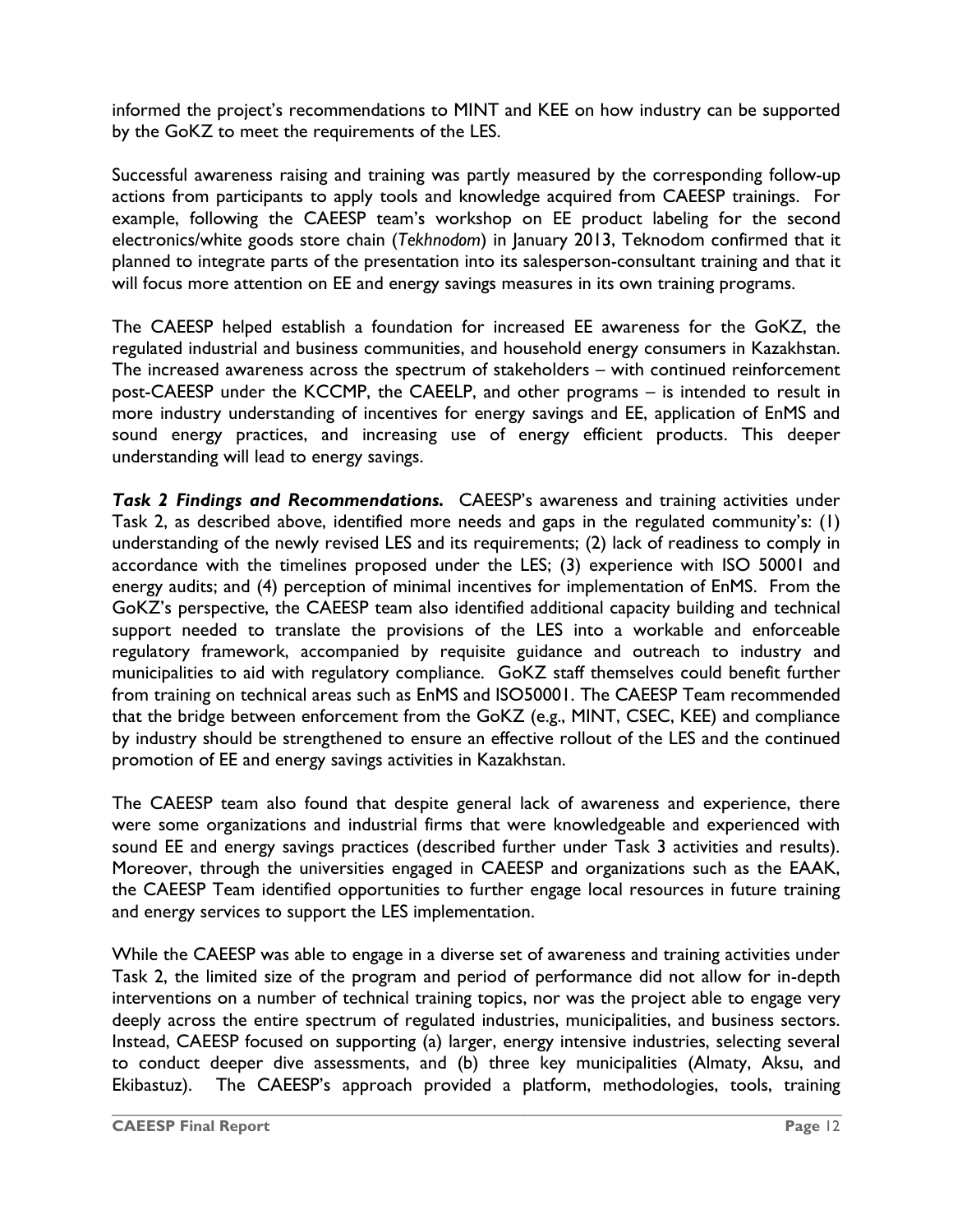materials, and case studies to build upon for further expansion within Kazakhstan and regionally in Central Asia.

The CAEESP team recommends continued capacity building and awareness raising initiatives to promote EE and energy savings, including targeting households and financial institutions, by building on some of the models and examples under CAEESP. The CAREC's early start on EE knowledge management with the USAID-funded CAEELP and the new USAID-supported KCCMP are two ongoing efforts that are following up on to the work under Task 2.

**Annex A** includes further recommendations for potential projects to (a) build industry partnerships and networks, (b) establish university-based industrial assessment centers, (c) develop industry and technical guidance documents, and (d) conduct other awareness and training activities.

## <span id="page-16-0"></span>**3.3 Task 3 - Energy Efficiency Project Development and Financing**

#### **Task 3 Activities**

The CAEESP emphasized identifying EE projects within energy-intensive sectors (e.g., industry, municipal buildings, large scale residential blocks, single enterprise townships). CAEESP worked with individual industries as well as central, regional, and local authorities (GoK, Akimats, municipalities) in identifying such project opportunities. These projects were mainly geared towards implementation of EnMS in compliance with the LES and ISO 50001. Project development activities included energy audits, process optimization, and feasibility studies of improvement opportunities to facilitate individual investment or external financing. The CAEESP team particularly targeted energy-intensive, larger industries for its technical assistance interventions, supporting selected large industrial companies in implementing an effective EnMS, prioritizing energy performance improvement; setting compliance with the LES was a secondary goal. The timeframe established in the LES for the SER formation and its mandate for industry's EnMS compliance coincided with part of the CAEESP project timeline, enabling the CAEESP to further support the implementation of the LES.

*Industrial Support Activities.* At the project or facility levels, the CAEESP team worked directly with selected industrial companies on energy management systems and ISO 50001 analysis, instilling sound technical and management energy practices at targeted facilities where possible. In Year 1, for example, ICF partnered with the US Department of Energy (USDOE) and its Oak Ridge National Laboratory, which had secured several agreements or expressions of interest from industrial clients (including KazPhosphate, KazChrome, KazakhMys, ALES [Almaty Power Plants], and KazTransMorFlot) to engage in facility ISO 50001 gap analyses.

For the on-site industrial support activities, the CAEESP team followed an approach of analyzing the existing position of each targeted company and adapting tailored support that would prove most useful to each. Such a focus on effectiveness ensures that each company receives appropriate assistance and progresses towards implementing an effective EnMS in compliance with ISO 50001 requirements and the LES.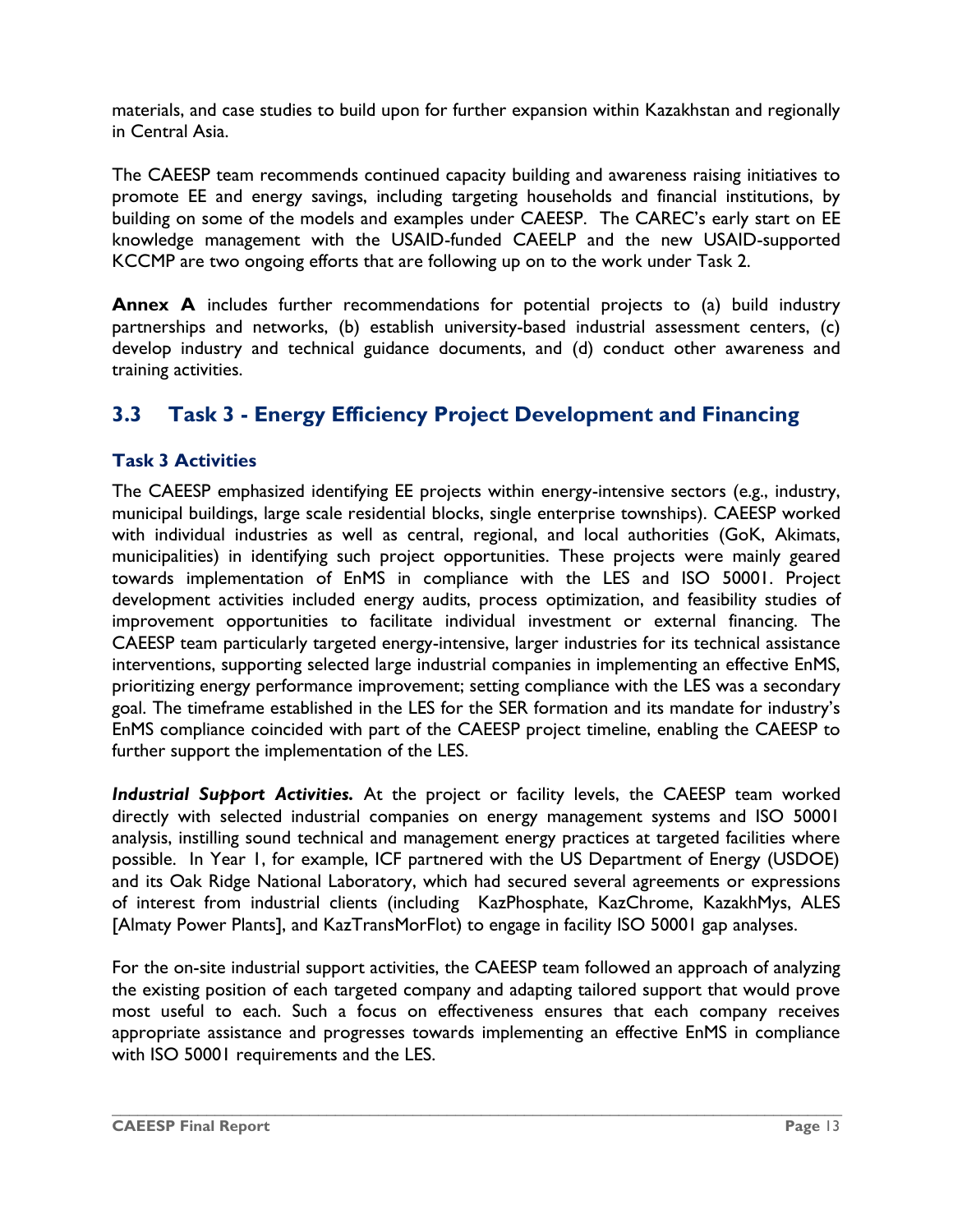The figure below provides an overview of support provided by CAEESP under the three steps prior to ISO 50001certification: (1) preliminary analysis of existing policies and processes relative to ISO 50001 requirements; (2) implementation of trainings and development of facility process improvements and management measures to work toward ISO 50001 compliance and EnMS development; and (3) pre-certification audits and selection of certification bodies.



At each facility, the CAEESP team analyzed the level of EnMS preparedness of each company with regard to compliance to ISO 50001 requirements, focusing in particular on the existing programs in place for monitoring and recording energy data, whether energy-related roles have been assigned to staff, whether incentives for EE improvement exist, and whether management pays attention to the energy performance of facilities.

*On-site ISO 50001 gap analysis.* For Kazakhmys, Kazphosphate, and ALES, the CAEESP team conducted an on-site gap analysis, and then built capacity of the companies to conduct future analyses or train others on the methodology. The on-site gap analysis was aimed at supporting the companies to: (1) understand how their existing EnMS complies with ISO 50001 requirements; (2) identify gaps of their EnMS to ISO 50001 requirements; and (3) address the identified gaps. Overall, the information was gathered through interviews with management and staff, as well as limited documentation review. Where applicable, the CAEESP assessment team of experts applied assumptions based on an understanding of the plant's existing EnMS flow, sequence, linkage, combination, interactions, and communication between each existing element. Interviews were generally conducted using interpreters, and documentation reviews were based on ad-hoc translations from the interpreter. Thus, the accuracy of collected data was limited by the translation accuracy. In order to assess the compliance of the documents and surveyed facilities of each company to ISO 50001 requirements, a scoring technique was developed and applied, accompanied by associated guidelines. According to ISO 50001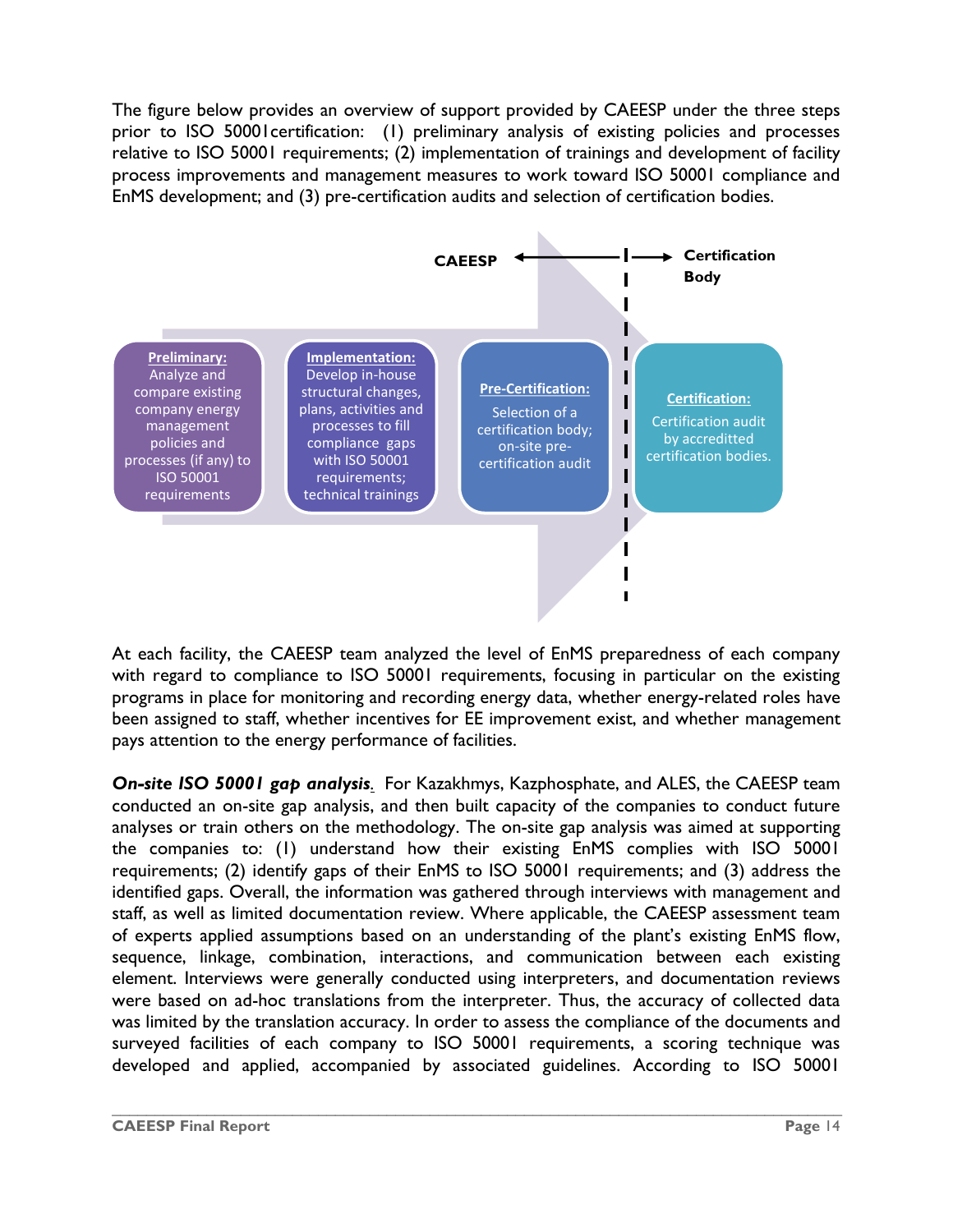requirements, each analysis finding was assigned a scoring indicator between 0 - 1.0, with discrete increments of 0.25 within the score range, based on the following criteria:

- $\bullet$  A score within the range  $0.75 1.0$  was given to an indicator that meets EnMS criteria. This score indicates a clearly-structured and well-defined program that substantially meets all or most EnMS requirements, where required activities and tasks are fully or substantially implemented.
- A score within the range  $0.25 0.75$  was given to an indicator when a program already exists, but it either does not substantially meet EnMS requirements in one or more areas, or it has not been implemented. Thus, the score suggests significant gaps in compliance.
- A score within the range  $0 0.25$  was given to an indicator that needs substantial improvement to meet EnMS criteria. The score suggests that the program either does not exist, or does not meet the main EnMS requirements in more than one area, i.e. it is significantly deficient or not implemented. The report of findings includes suggestions for improvement of the EnMS development and implementation process, taking into account realistic and feasible activities.

Using this scoring method, the indicators for each ISO 50001 requirement that were assessed by the experts using collected data and site visit observations, were summed up to determine an average % score. The results of the scoring and the average were reflected in the assessment report, which was later distributed to key management representatives at the company.

The CAEESP team provided EnMS support to three of largest natural resources companies in the country – Kazakhmys, Kazphosphate, and Kazchrome. CAEESP activities at these three companies are summarized below:

*Cooperation with KazPhosphate:* Representatives from the various mining and processing facilities – including plant managers, energy managers, and quality control staff – participated in the CAEESP ISO 50001 workshop. Presentations on ISO 50001 and industrial energy management were made by CAEESP staff, and KazPhosphate selected the Taraz plant as the site for the gap analysis. The gap analysis was conducted in November and the gap analysis report submitted to KazPhosphate for review. In addition, the auditing team conducted the gap assessment audit on-site at KazPhosphate's Novodzhambul Phosphoric Plant to assess the key gaps in its existing EnMS to the requirements of ISO 50001. Audit findings indicate that KazPhosphate already has a well-established, implemented, and maintained EnMS operating since the plant was setup in the 1970s. KazPhosphate's top management is very engaged on the plant's EnMS along with a strong, competent team of energy management representatives throughout the plant and frequent detailed reports on energy performance, backed by good energy data records. The current EnMS is not set up to ensure continual performance improvement, however. KazPhosphate indicated that they completed their review of the report and concurred with its findings.

*Cooperation with KazChrome*: In December 2012, KazChrome invited over 60 participants from seven of its plants to participate in a CAEESP workshop to kick off the ISO 50001 gap analysis. The meeting took place at the KazChrome headquarters building in Aktobe, with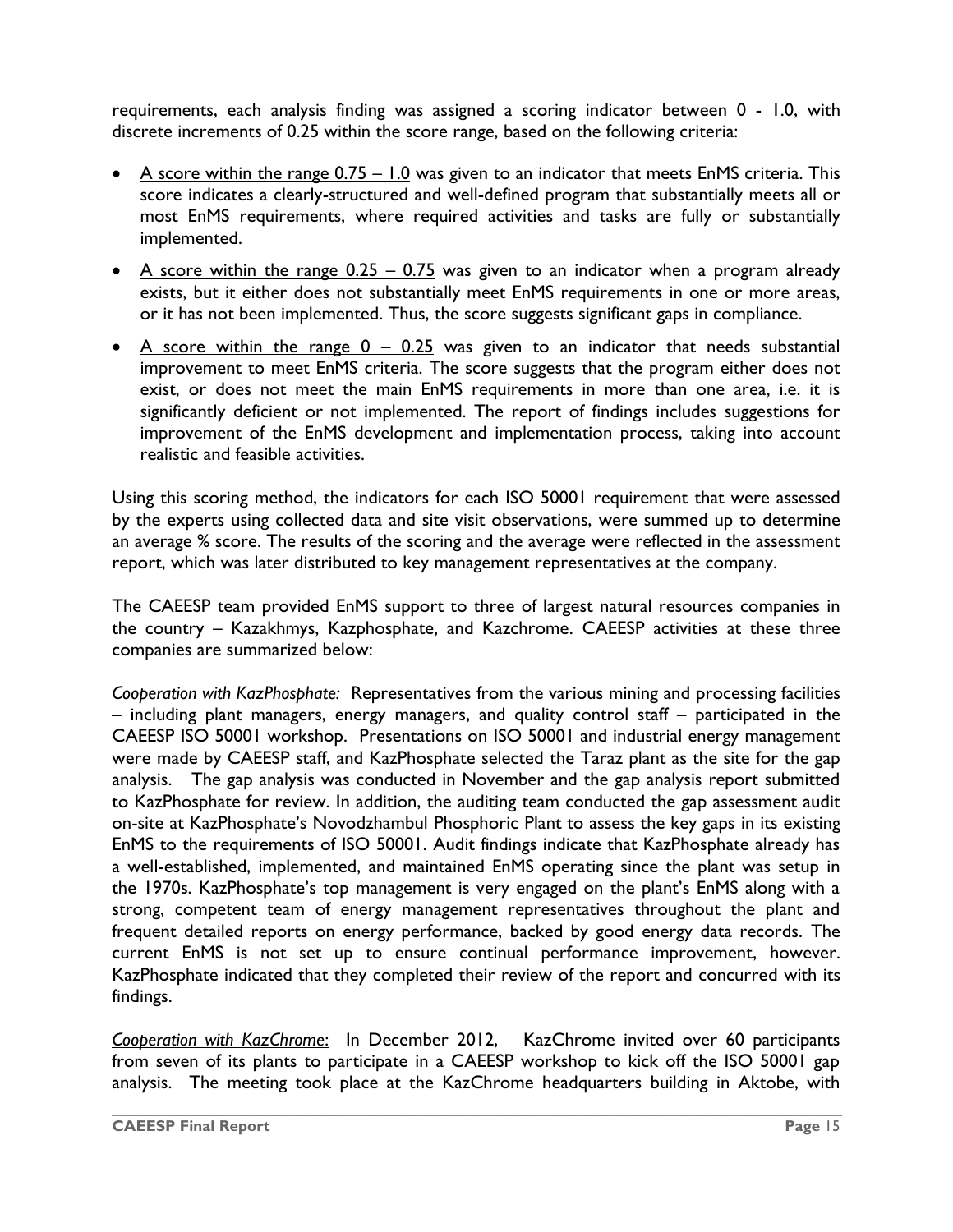participants from the plants on remote video connection. An ISO 50001 pre-certification audit with KazChrome was completed during the second quarter of FY 2013 and the CAEESP team was impressed with KazChrome's readiness for the ISO 50001 certification. KazChrome is in the process of having all of its sites certified and had gathered the documentation for the precertification audit. CAEESP reviewed general documentation and specific documents for one of the sites near Aktobe. The KazChrome pre-certification audit report was completed, translated, and submitted to KazChrome and USAID for review. Subsequent discussions with KazChrome indicated satisfaction with the report and progress toward ISO 50001 certification. Its ISO certification consultant and KazChrome planned to complete the certification by the end of 2013.

*Cooperation with KazakhMys*: At the EAAK's energy audit training for KazakhMys in September 2012, the Chief of the Energy Saving Department expressed interest in having CAEESP work with the company on a gap analysis for ISO 50001, specifically with the company's operations in the Ust-Talovka village where they have copper-zinc ore mining and processing facilities. KazakhMys also provides heat and hot water to the town. The CAEESP kick-off meeting with KazakhMys in February 2013 included over 70 energy managers and plant managers from all of KazakhMys's mining and processing plants. The CAEESP team subsequently completed the gap analysis in late February 2013 and KazakhMys expressed interest in follow-up technical support to assist them in establishing an energy management system at their Ust-Talovka plants. The gap analysis report for KazakhMys was completed and a set of action steps was developed for potential support by CAEESP. KazkahMys indicated that they would appreciate additional assistance to develop their energy action plans. However, due to the timing of CAEESP and KazakhMys's inability to clearly articulate areas of potential assistance, no further work was designed before the end of CAEESP.

*Municipal Project Development Support Activities.* To help with LES requirements for municipal energy action plan development, the CAEESP team cooperated directly with selected individual akimats in the development of their Energy Action Plans, particularly in Almaty and Pavlodar. In addition to assisting with energy action plans at the municipal levels, under Task 3, the CAEESP team conducted training and capacity building activities to help akimats in Pavlodar to better able develop and address EE project development and finance issues. In January 2013, the Pavlodar akimat sought CAEESP training support on energy audit and energy management for municipal building energy managers. The training is in support of the energy action plan for the oblast and fulfills a specific training need that was identified in the plan. A two-day energy management and energy audit seminar, "Energy Assessment in the Municipal Sector", was designed to meet the specific needs of municipal energy managers.

CAEESP teamed with the EAAK to also clarify legislative requirements pertaining to energy audits. CAEESP provided trainings in June 2013 in Ekibastuz and Aksu in the Pavlodar Oblast for municipal energy management and energy efficiency technologies. The training covered energy management for the municipal sector and included a walk-through audit for two selected schools. The training was attended by more than 60 people and comprised participants from the akimat, housing, health and education sectors, as well as one representative from the Eurasian Innovative University in Pavlodar. The training program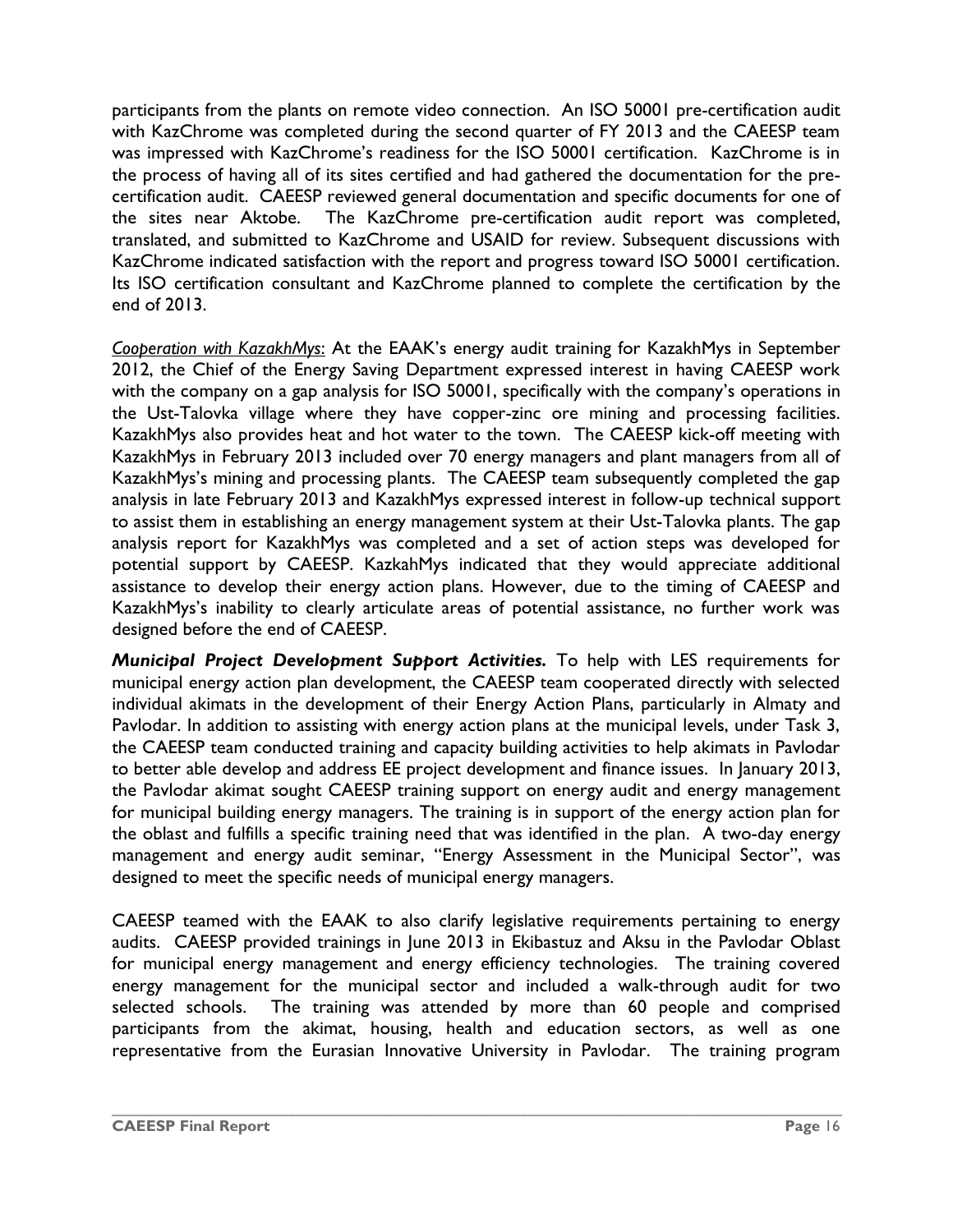included municipal energy management, EE measures, and the development of a municipal energy road map.

*EE Financing Facilitation Activities.* The CAEESP focused more on the technical assistance training and awareness on EnMS, ISO50001, and energy audit issues, but was also able to implement several activities on EE financing that were delineated in the original scope for Task 3.

*Assessment of EE Financing Context in Kazakhstan*. During the initial phases of project implementation, CAEESP consulted with representatives of several multilateral banks, including ADB, the International Finance Corporation (IFC), and the EBRD, to review the local project financing context in terms of its challenges and opportunities for EE financing. Securing investment for EE projects in Kazakhstan is a challenging problem, and the investigations conducted by the CAEESP team revealed that organizations engaged in this effort, such as the EBRD, have during the recent years struggled in this task. The EBRD's Kazseff facility, for example, was designed and executed expressly with the aim of funding EE project investment. It had available a fund of Euro 75 million working through national banks, but ultimately struggled to secure new projects in middle sized or smaller firms. Risk reduction required some creativity in an investment climate where the costs can easily outweigh the financial gains, and in a relatively tight capital market where competing commercial projects are more financially attractive than EE investment opportunities.

The CAEESP team continued to gather information of financing context and opportunities by participating in national and regional events organized by the United Nations Economic Commission for Europe (UNECE), the UN Economic and Social Commission for Asia and the Pacific (ESCAP), the UN Development Program (UNDP), which shared international experiences and approaches to EE financing and investments. In April 2013, CAEESP worked with UNECE and ESCAP to co-sponsor an EE financing workshop in April 2013 in Kazakhstan entitled "International Training Course on Business Planning for Energy Efficiency Projects," where case studies of policy reforms to promote EE investments were shared and recommendations for adoption of similar approaches to other country contexts were discussed. The CAEESP team also participated in UNECE's Third International Forum on Energy for Sustainable Development, held in Kyrgyzstan in September 2012, with the theme of "Capacity building for EE and access to cleaner energy in Central Asia and neighboring regions." Financing of EE and low emissions projects was a key part of the program agenda for the Forum and the CAEESP team captured information of lessons learned and resources on financing and investment issues as part of the knowledge sharing and management efforts of the CAEESP.

*Building EE Capacity of ACF Loan Officers*. In addition to assessment and information gathering on EE financing and investments, the CAEESP team proactively worked to assist with actual financing for EE improvement projects. In 2012, CAEESP partnered with ACF to help homeowners identify and evaluate EE investment opportunities and improve access to financing for those projects. CAEESP organized a 3-day training program that included the development of a methodology and scorecard for ACF loan officers to use in evaluating energy efficiency loans. The scorecard evaluated common measures such as insulating doors and windows, heating supply options, lighting, solar hot water, and wall insulation. Habitat for Humanity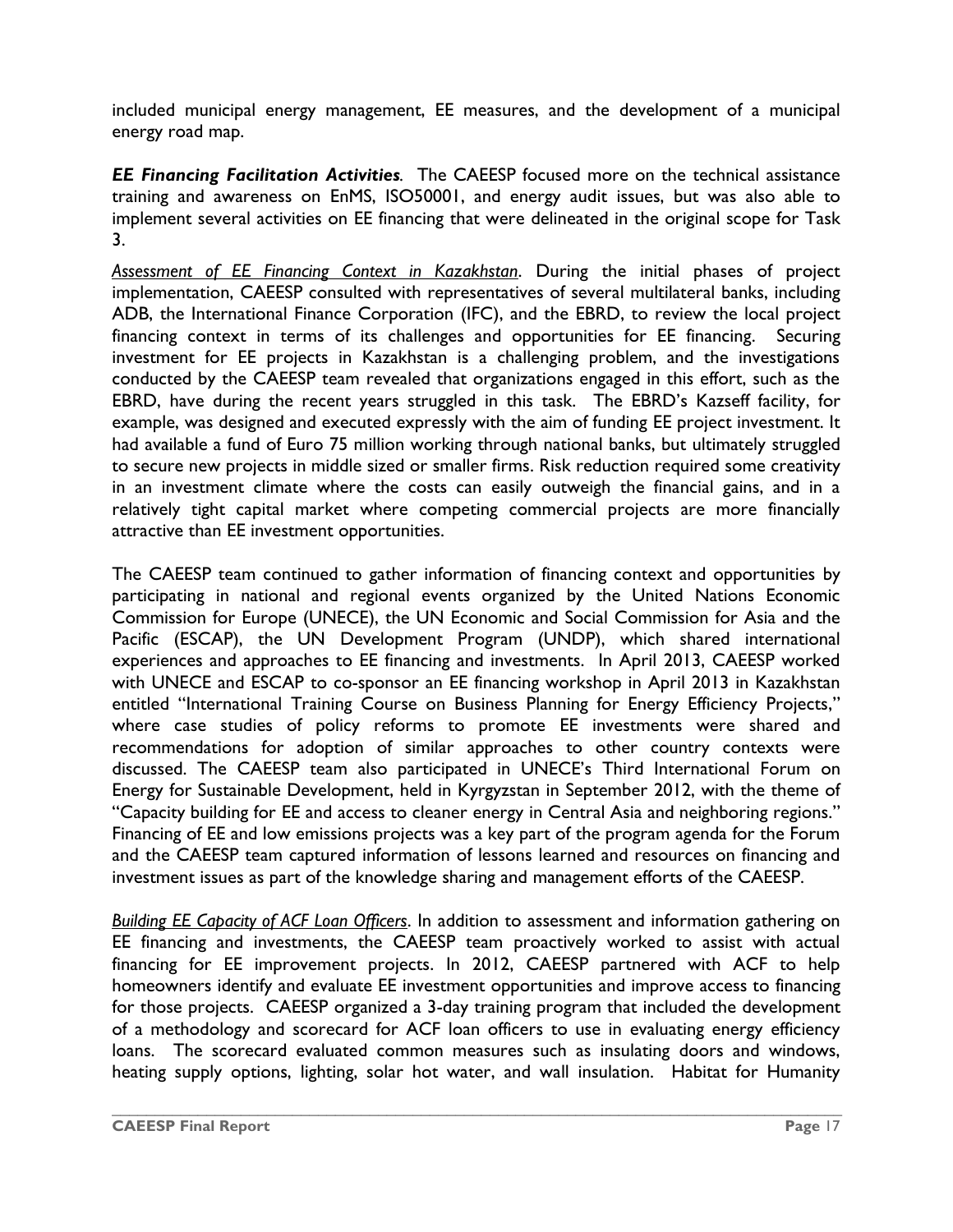International, a U.S.-based non-profit organization, participated in the training to share its practical experience from Tajikistan on monitoring small construction projects in rural areas. CAEESP provided a scorecard mechanism for loan officers; this was designed to be quick and simple because the transaction cost associated with these loans (typically <\$2,000 USD) must be small. The objectives of the training were to:

- Introduce participants to the concept of housing poverty and housing finance
- Increase participants' knowledge in housing loan product features and processes.
- Build field staff capacity to provide construction technical assistance to their clients.



*Training for loan officers from the Asian Credit Fund on energy efficiency for rural households. Almaty, August 2012.*



*Training follow-up site visit, to Shelek village, by CAESSP expert and Asian Credit Fund loan officers.* 

CAEESP and ACF also developed joint promotional materials, such as brochures, "how-to" videos, and case studies of energy efficient households to further promote EE and energy savings at the household levels.

#### **Task 3 Results and Recommendations**

*Task 3 Results.* The variety of industrial, municipal, and financing facilitation support activities under Task 3 resulted in an increase in the capacity of targeted stakeholders to examine the potential impacts of the national LES on local level EE and energy savings opportunities at the site/plant and project levels. Training and onsite demonstration activities instilled best practices and hands-on, real-time process improvements and facility performance enhancement approaches, thereby building the capacity of company authorities and plant managers to better develop EE and energy savings projects. Reviews of the CAEESP trainings and capacity building interventions were very positive from the industry participants, and built momentum for technical and management best practices on energy management systems.

At the municipal level, CAEESP combined support for Municipal Energy Action Plan (MEAP) development and reviews with technical training and workshops that targeted specific types of site-level technical issues, such as how to conduct walk-through energy audits at selected schools. As a result of CAEESP support, stakeholders at the municipal levels are better able to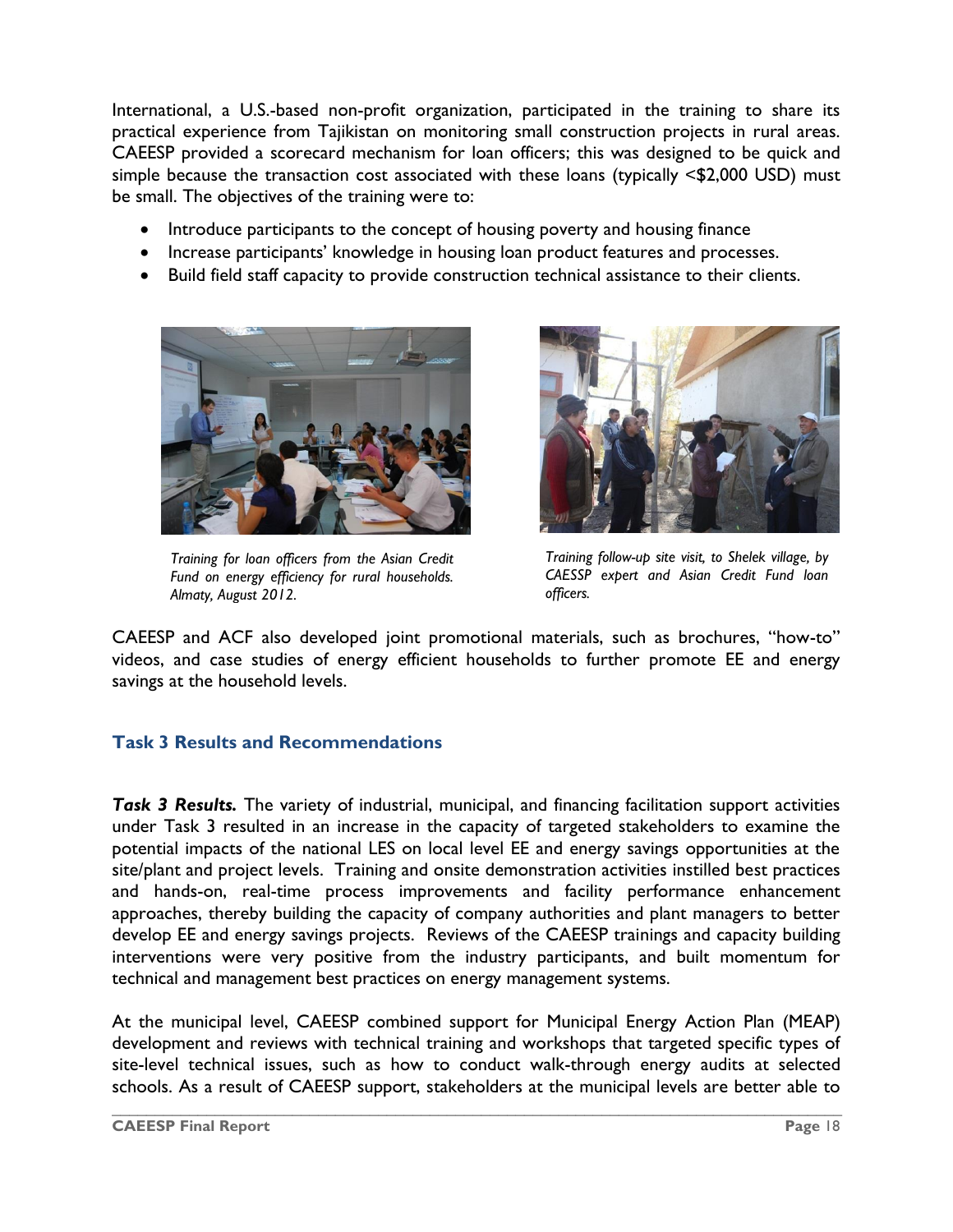develop practical and local energy action plans that take into account project level EE and energy savings opportunities.

Complementing this technical support for energy action plans with CAEESP's financing facilitation work with the ACF provided additional tools for small-scale project financing of EE initiatives. An achievement of the CAEESP-ACF collaboration was that ACF loan officers now have necessary skills to assist their rural clients with incorporating energy efficient measures into their loan applications and to promote energy efficiency loans throughout ACF's 21 loan offices in Kazakhstan.

*Task 3 Findings and Recommendations.* Task 3's financing facilitation, municipal EE support, industrial sector support for ISO 50001 certification, and on-site EnMS gap analysis identified varying levels of awareness and expertise, commitments to energy management, readiness for ISO certification, and opportunities for EE financing. Nevertheless, the CAEESP recognizes the limitations in the reach of the CAEESP team's Task 3 interventions, where for resource and schedule reasons the program had to focus on a few selected facilities, municipalities (Almaty and Pavlodar), and financing facilitation schemes (rural households with the ACF).

*ISO 50001 Certification*: For the facilities examined by CAEESP, the team noted that they were at varying steps on the path to ISO 50001 certification, with most having established some basic systems, policies and procedures for energy management at their facilities. Some of the companies were found to have made greater strides, specifically with respect to having elements of ISO 50001 already developed within their facility process and procedures. The CAEESP team's approach tailored assistance and advice to the specific needs of each company to help them progress to the next stage towards certification. CAEESP trainings and capacity building efforts on EnMS and ISO 50001 can be easily adapted to a broader selection of industries and enterprise sizes in Kazakhstan and the Central Asian Region. Through CAEESP, excellent case studies have been established and may be integrated into future training workshops and capacity building efforts as practical examples.

The CAEESP team recommends an expansion of the work begun by CAEESP to other industry sectors as well as to target medium and smaller businesses that consume significant energy. Accordingly, efforts should be made to help industry work towards moving beyond compliance, where emphasis is also placed on incentives for energy management and voluntary support for EnMS and ISO 50001 certification, particularly for industries that might be exempt from these regulatory requirements. Annex A includes related recommendations for potential follow-on activities to CAEESP on energy management trainings.

*Municipal Project Development Support:* CAEESP's focus on municipal capacity building in Almaty and Pavlodar identified a great need for further local, municipal level capacity building on energy and EE action planning, local policy development, and technical aspects of EE program design and implementation. Municipal/Akimat staff need to understand the technical aspects of EE, EnMS, EE investments and finance, social outreach, tariff issues, and other topics in order to develop and implement LES-required sustainable Energy Action Plans for their respective akimats.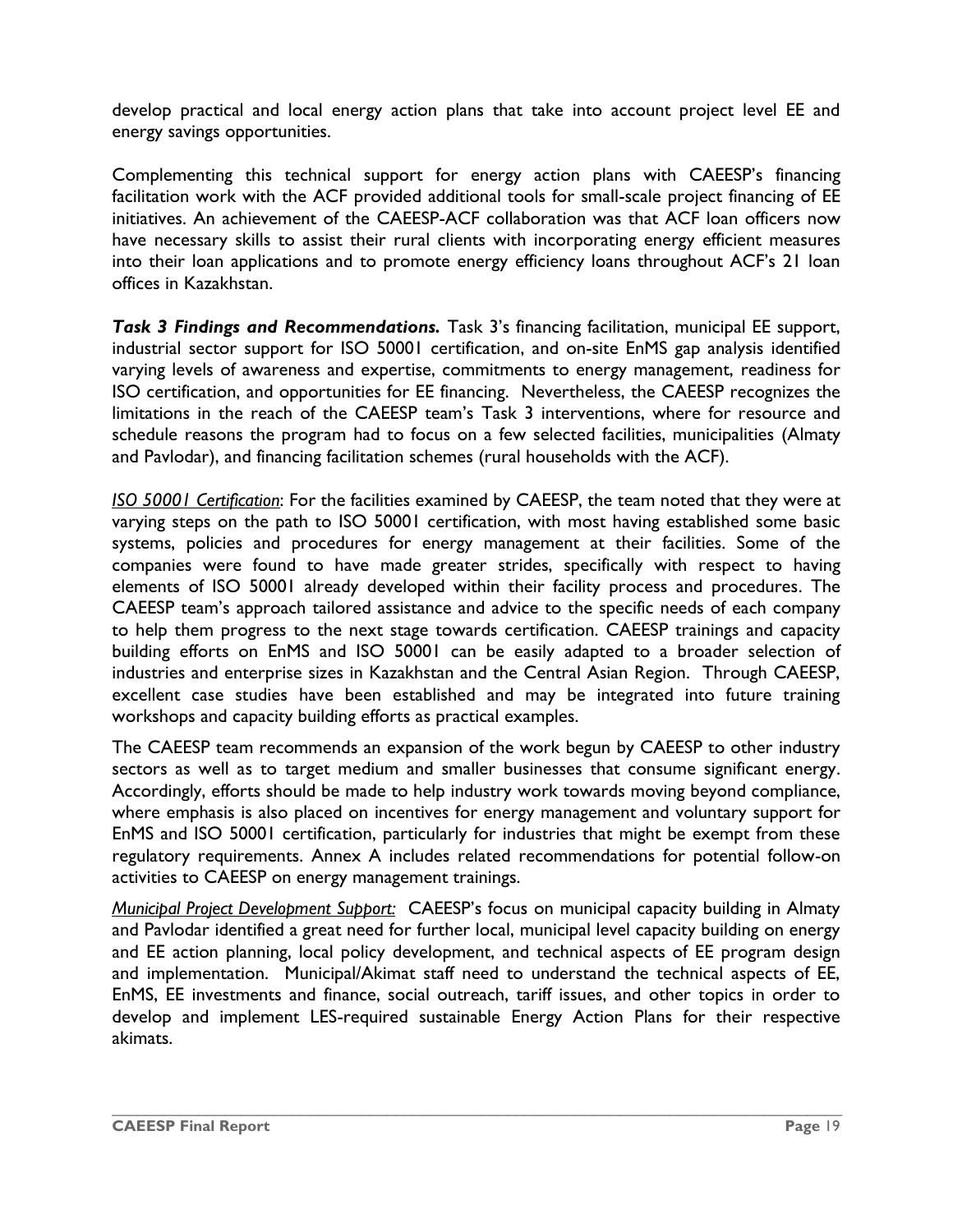Annex A includes recommendations for follow on work to: (1) develop a more strategic and comprehensive approach to municipal clean energy action planning with a shift to low emissions development and/or (2) a green buildings public-private partnership program to provide technical assistance in best practice and best available technology to develop an "Eco-office" in Astana. Future programs may collaborate with the EU's Covenant of Mayors (CoM) program and leverage expertise and lessons learned from the CoM to expand capacity building efforts to other municipalities in Kazakhstan and other Central Asian Republics.

*EE Financing Facilitation:* This aspect of Task 3 was not fully addressed under CAEESP, as deepdive EE and climate financing initiatives at the national and regional levels would require larger program and budgetary resources, as revealed by consultations with multilateral banks (ADB, IFC, and EBRD, as discussed earlier under Task 3 under the heading "*Assessment of EE Financing Context in Kazakhstan*"). CAEESP recommends that additional program resources be brought to Kazakhstan to focus technical assistance on a variety of EE and energy financing and investment issues, building on the previous work of EBRD, ADB, the EU's CoM, and CAEESP's information gathering and loan support work with ACF. A robust capacity assistance program could include interventions on identifying and improving access to international climate financing, support for the development of bankable EE projects, and assistance with project cost/benefit analysis, to start. To explore options for stimulating investment into private and public sector EE projects, follow-on programs can, for example, assess the industrial/commercial sector with the aim of finding prospective investment projects, and examine the feasibility of creating a model approach for Demand Side Management (DSM) at the municipal level.

*On-site ISO 50001 Gap Analysis:* **Table 1** below presents an overview of the findings and recommendations from CAEESP's onsite gap analysis of specific firms under Task 3. The gap analysis approach can be adapted or replicated at other industrial sites as part of potential follow-on donor programs or as part of local or regional governmental or industry efforts. For more in-depth technical assistance, future programs might be able to work more deeply to analyze and advise on industry process improvement opportunities and develop EE and energy savings projects for financing.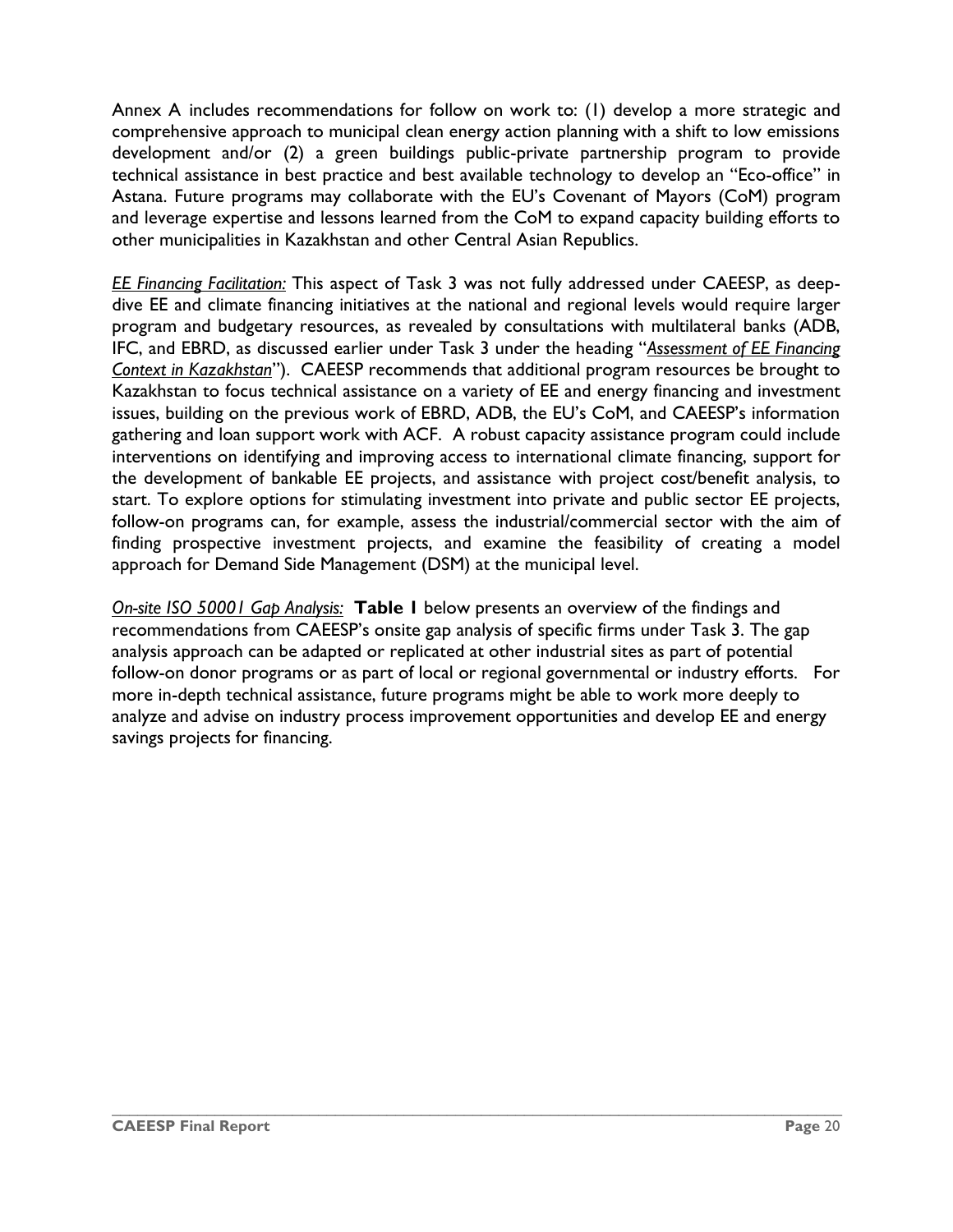#### **Table 1 Summary of main findings at each company**

| <b>Organization</b> | <b>Positive Notes</b>                                                                                                                                                                                                                                                                           | <b>Constraints</b>                                                                                                                                                                                                                                                                               | <b>Conclusions &amp; Recommendations</b>                                                                                                                                                                                                                                                               |
|---------------------|-------------------------------------------------------------------------------------------------------------------------------------------------------------------------------------------------------------------------------------------------------------------------------------------------|--------------------------------------------------------------------------------------------------------------------------------------------------------------------------------------------------------------------------------------------------------------------------------------------------|--------------------------------------------------------------------------------------------------------------------------------------------------------------------------------------------------------------------------------------------------------------------------------------------------------|
| <b>Kazakhmys</b>    | The head office in Astana has a large<br>$\bullet$<br>department dedicated to EnMS, tracking<br>frequent changes in corporate structure<br>Strong commitment and focus on<br>$\bullet$<br>improving existing EnMS<br>Engaged external consultants on pilot<br>project with EnMS at one facility | Company restructurings may hinder EnMS<br>implementation<br>The plan of EnMS integration into the<br>company's structure is not established<br>Highest level of management needs more<br>$\bullet$<br><b>EnMS</b> awareness<br>Shortage of EnMS staff to cover all<br>$\bullet$<br>departments   | Top management at the corporate level<br>$\bullet$<br>needs to understand the EnMS<br>implementation strategy<br>More dedicated resources needed to<br>achieve overhaul of EnMS<br>Energy costs comprise a minute<br>$\bullet$<br>percentage of overall expenses, leading<br>to lower interest in EnMS |
| <b>Kazphosphate</b> | Maintain a functioning 40-year-old<br>$\bullet$<br>internal EnMS standard, many elements<br>of which already comply with ISO 50001<br>Very cohesive corporate structure, with<br>$\bullet$<br>top management involved in EnMS and<br>related operations                                         | Substantial financial constraints cause<br>scarcity of necessary EnMS personnel<br>Exceptionally old facilities using aging and<br>$\bullet$<br>failing equipment<br>Energy costs are subsidized by the<br>$\bullet$<br>government, with a requested increase to<br>compete in the global market | Need to develop large and small-scale<br>dedicated investment strategies to align<br>with long-term objectives for company<br>modernization and to focus on 'low-<br>hanging fruit' for improving energy<br>efficiency, respectively                                                                   |
| <b>Kazchrome</b>    | Well-organized EnMS implementation<br>$\bullet$<br>structure and strong commitments from<br>top management<br>Well-developed plan to achieve ISO<br>$\bullet$<br>50001 certification for 4 plants in the<br>company's ferroalloys department                                                    | Risk of overcomplicating the maintenance<br>of ISO 50001 certification when applying<br>procedures specific to ISO 9001 and ISO<br>14001, which may lead to inefficient use of<br>resources                                                                                                      | Kazchrome implemented CAEESP's<br>recommendations and later achieved ISO<br>50001 certification, noting that the<br>support came at a crucial time and fixed<br>important gaps in the company's EnMS                                                                                                   |
| <b>ALES</b>         | Well-functioning existing EnMS that<br>$\bullet$<br>already addresses many ISO 50001<br>requirements<br>Parent company commits financial<br>$\bullet$<br>resources to develop EnMS and key<br>personnel is knowledgeable in EnMS<br>Well-maintained CHP plants operate in<br>good condition     | Weak inter-department communications<br>within ALES corporate structure<br>Not proactive in implementing EnMS<br>improvements and wait for parent<br>company's decision<br>Does not make use of internal knowledge,<br>$\bullet$<br>preferring consultants                                       | Top management needs more EnMS<br>$\bullet$<br>understanding to develop a top-down<br>plan<br>Improve communication and integration<br>between departments to use internal<br>staff experienced with ISO 9001 and ISO<br>14001 on implementing ISO 50001                                               |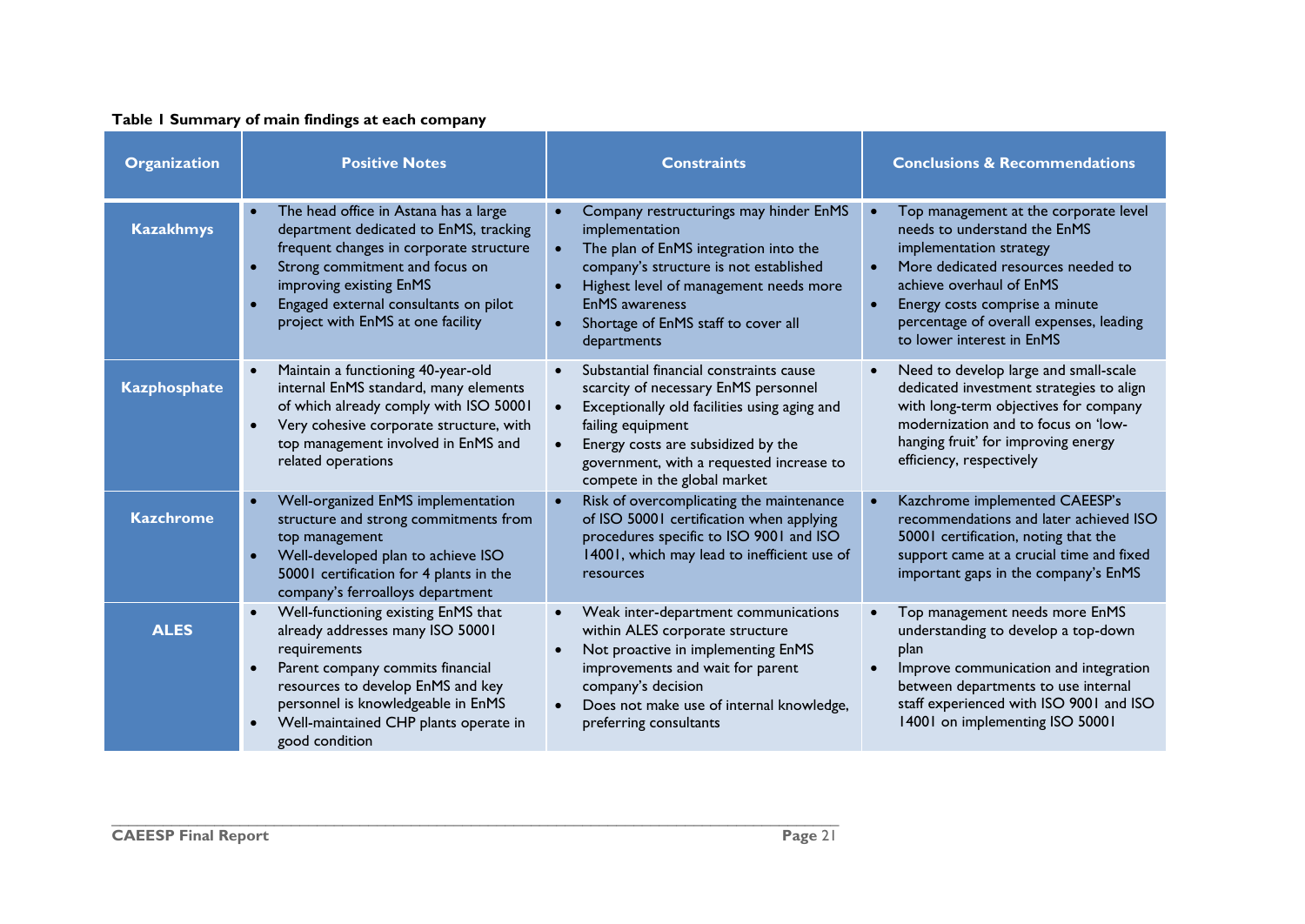### <span id="page-25-0"></span>**3.4 Task 4 - Support for Private Sector Energy Efficiency Service Providers**

#### **Task 4 Activities**

Under CAEESP, ICF originally aimed to build the foundation for the development of ESCOrelated business by training companies on how they can benefit from EPC and ESCO services, educating loan/equity providers on how they can profitably invest in ESCOs backed by EPCs, and developing a pipeline of energy efficiency projects, which can be implemented under the EPC/ESCO model. However, with the current limited and still fledgling state of ESCOs in Kazakhstan, the CAEESP team revised the scope of Task 4 to emphasize the continued development and outreach on the types of services that would be useful for EE service providers to provide – such as energy audit training and certification support, EnMS gap analysis, and regulatory compliance support – rather than specifically working to improve the environment for the creation of ESCOs.

The CAEESP team partnered with existing organizations such as the Energy Audit Association in Kazakhstan (EAAK) and other private companies to transfer knowledge and conduct joint training and capacity building activities. The EEAK collaborated with CAEESP on several training workshops and seminars, providing presentations on energy audit principles and regulatory context in Kazakhstan. In 2012, CAEESP worked with *Samruk Energo* to develop joint training and EnMS capacity building activities, targeting the CHP-2 plant (part of the broader ALES Power Plant group) in Almaty as the target for an EnMS consultancy. The CAEESP team conducted a workshop for ALES on Kazakhstan's energy policy and the energy efficiency law, EnMS, and the ISO 50001 standard. The CAEESP/Samruk Energo team then conducted an ISO 50001 gap analysis at one of the combined heat and power (CHP) stations. The final ALES gap analysis report was submitted to ALES in September 2013.

#### **Task 4 Results and Recommendations**

The revised scope of Task 4 de-emphasized the original intent to identify and train a cadre of professionals in the principals of Energy Performance Contracting (EPC) and third party 'ESCO' financing, as the basis for building an ESCO sector in Kazakhstan when market conditions improve, thus the achievements with regard to the original metric did not occur. The CAEESP team proposes that follow-on projects such as KCCMP might consider addressing this objective, which would typically involve a mixture of legal, financial, and technical training, along with examination of models from other countries, where trainees might be able to design an ESCO model suitable for use in Kazakhstan, including the development of necessary legal documentation and financing assessment tools. Instead, under Task 4, the CAEESP achieved success in working with existing organizations such as the EAAK, Samruk Energo power group, plant managers, and other industrial entities to enhance their knowledge and expertise on EnMS, ISO 50001, and energy audits, and their own abilities to further train or provide energy services to other stakeholders.

### <span id="page-25-1"></span>**3.5 Task 5 – Regional Analysis and Recommendations**

Kazakhstan is arguably the Central Asian leader in the area of energy market reforms and is likely to be the first country to implement the regulation enabling market-based EE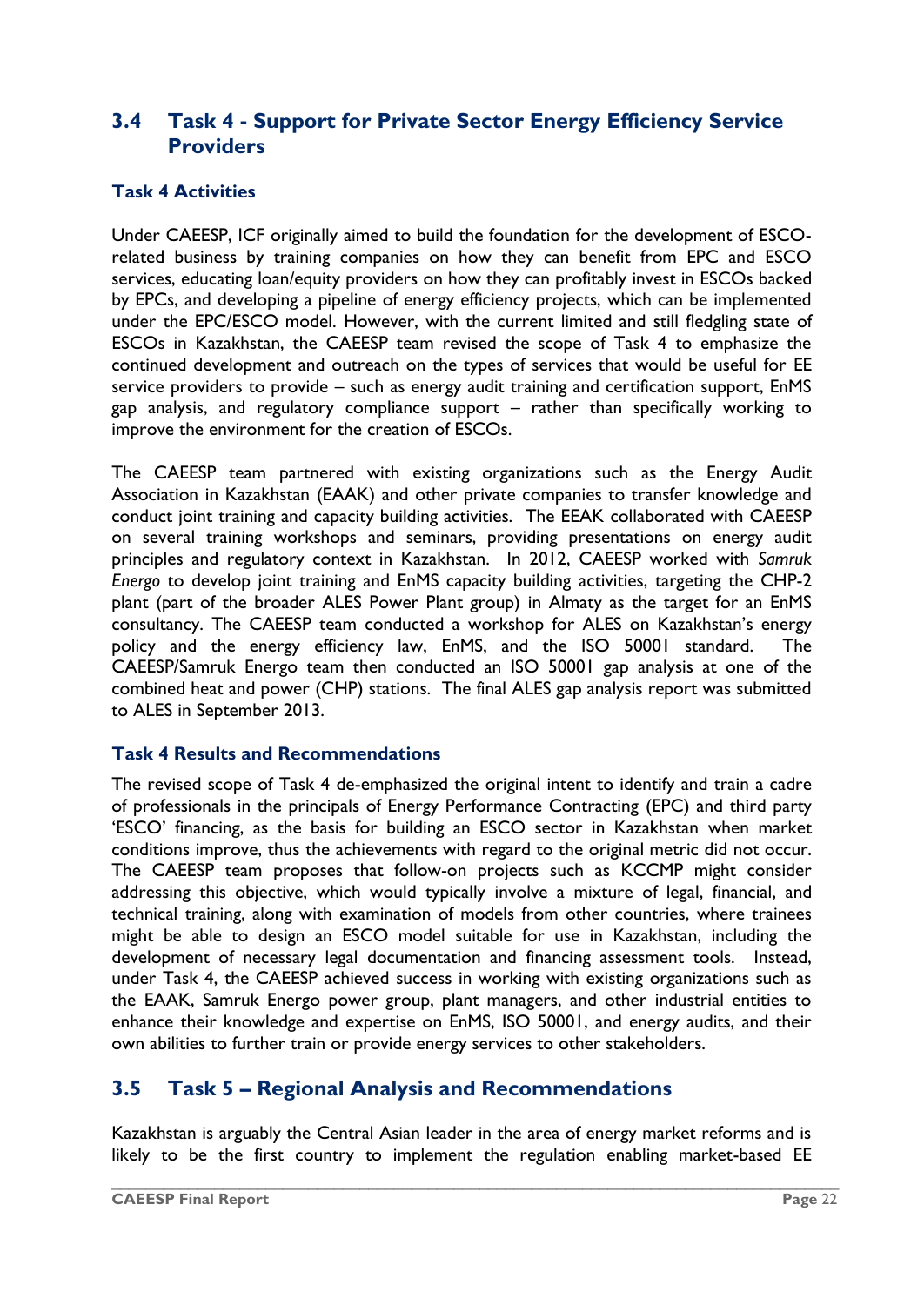mechanisms. While funding for CAEESP is primarily focused on interventions in Kazakhstan, the CAEESP team recognized the regional intent of the project and sought opportunities for engagement in other Central Asian countries, particular through sharing of the CAEESP experience in Kazakhstan and understanding the respective contexts in Uzbekistan, Turkmenistan, Tajikistan, and Kyrgyzstan. CAEESP team participated in conferences and workshops outside of Kazakhstan and invited local and USAID participants from other Central Asian countries accordingly.

### **Task 5 Activities**

All of the training and outreach activities included invitations to selected regional ministries, universities, and other stakeholders who could benefit from (and in some cases replicate and carry on) the training. CAEESP participated in a regional energy efficiency forum and events in 2012 and 2013 sponsored by UNECE and UNESCAP. In September 2012, CAEESP participated in the International Energy Efficiency Forum in Kyrgyzstan, sponsored by the UNECE, which attracted participants from all five of the Central Asian countries as well as other countries in Eastern Europe, Russia, India, and China. The Forum provided a good opportunity for CAEESP to meet others working in EE throughout the region, establish cooperative relationships for regional activities, and to raise awareness of the CAEESP's objectives and plans. CAEESP also invited representatives from Central Asian countries to each of the energy audit and ISO training events held in Astana during Year 1. Meetings were held to coordinate CAEESP's work with other agencies implementing programs in the Central Asia region, such as the CAREC and various IFIs. CAEESP also participated in the Covenant of Mayors kick-off event in Bishkek, Kyrgyzstan, on December 2012, providing updates on CAEESP activities, such as the collaboration with the ACF, and on municipal energy efficiency opportunities. Outreach and discussions were also held by CAEESP staff with the USAID Turkmenistan and Uzbekistan missions for potential expansion of CAEESP activities, but funding constraints limited further interventions in those countries.

*The CAREC as a regional platform for CAEESP*. CAEESP established a strong collaborative partnership with CAREC on a variety of activities in Kazakhstan and regionally, leveraging its technical and regional mandates and presence. Collaborative activities included municipal EE planning via the Covenant of Mayors' initiatives and exploring collaboration on energy auditing and EE training in Tajikistan and Uzbekistan in support of CAREC's work in developing Nationally Appropriate Mitigation Action (NAMA) Plans in the region. Specifically, CAEESP cooperated with CAREC on the design of energy auditing and energy efficiency training for Uzbekistan and Kyrgyzstan. In both countries, the focus of the training was on boilers, with the training content designed jointly by CAEESP and another contractor on the CAREC consortium. The ongoing Central Asia Energy Efficiency Learning Portal (CAEELP) project continues to complement the regional scope of CAEESP, involving heavily the CAREC country offices to engage with stakeholders in each country to participate in the Knowledge Portal. While not a direct CAEESP activity, it utilizes the lessons learned from CAEESP and disseminates the materials and reports more widely throughout the region through the web platform.

#### **Task 5 Results and Recommendations**

While regionalization of program activities was not the major focus of the CAEESP, as project resources were directed more to Kazakhstan (particularly after the passage of the LES in January 2012), the CAEESP team did achieve success in disseminating the CAEESP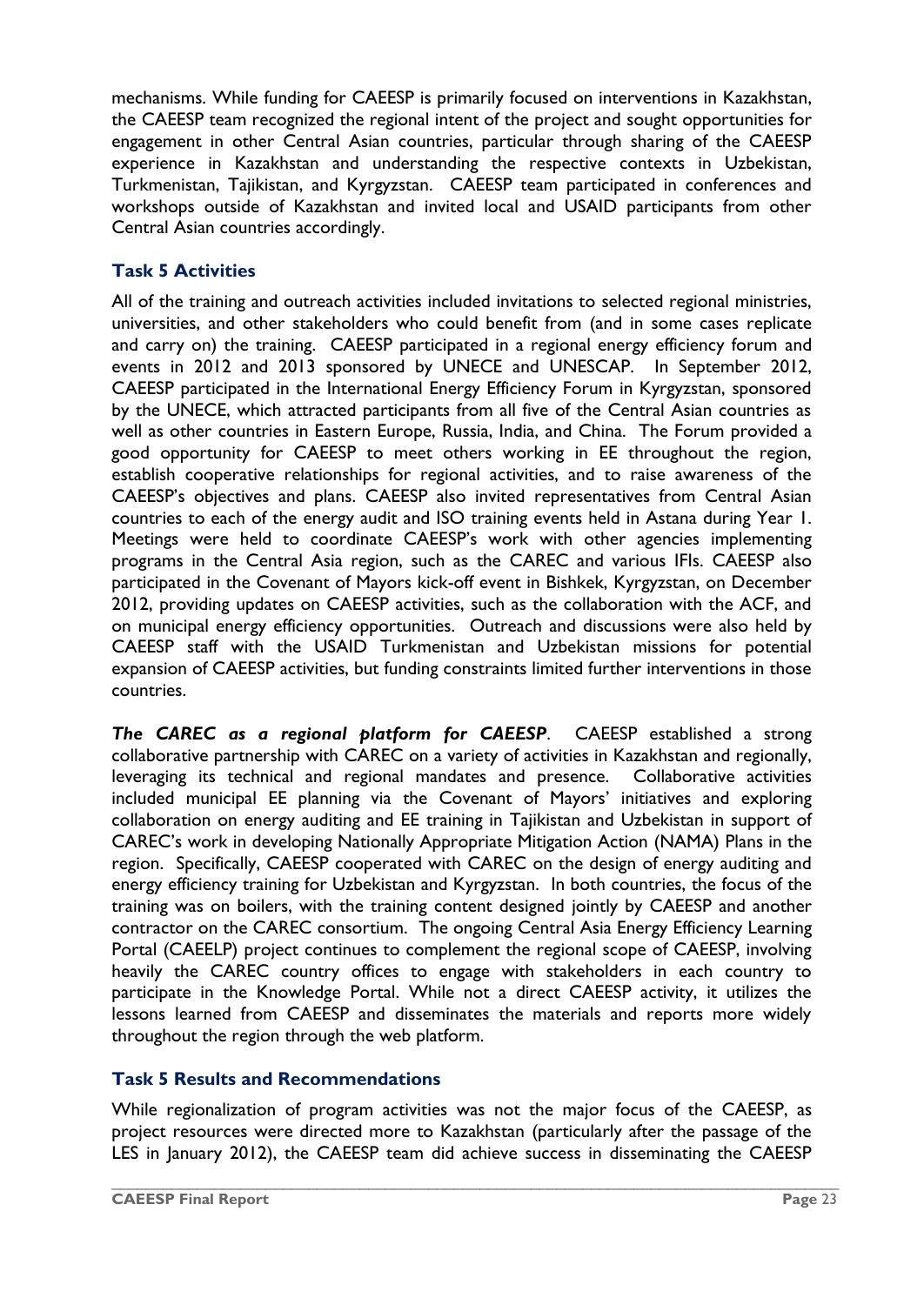experience in Kazakhstan to some regional stakeholders, including USAID and its partners in Kyrgyzstan, Uzbekistan, and Turkmenistan. The strong partnership between CAEESP and the CAREC, where the CAREC is leading the management of the CAEELP and stakeholder outreach efforts, provides a sound platform for regional information dissemination of EE best practices and lessons learned from the CAEESP experience. With country offices in each of the Central Asian countries, the CAREC can serve as an effective entry point for potential expansion of the CAEESP into other countries in the region. With additional funding support, the approach of CAEESP of tackling policy, technical, and financing issues can be adapted to other Central Asian countries, beginning with more in-depth EE opportunities assessments and strong stakeholder consultations to inform proposed work programs in each country. Energy efficiency benchmarking initiatives can also be designed to capture broader, regional data.

### <span id="page-27-0"></span>**3.6 Significance of CAEESP for Energy Efficiency Processes Development in Central Asia**

Summing up the activities and results across the five tasks, and their implications for extending the work across Central Asia, Kazakhstan's proactive approach to legal and policy reforms to address energy efficiency and energy savings through its newly revised law (LES), combined with its various national green growth strategies and policies, can serve as a possible model for other Central Asian countries. Lessons learned and applicable tools and resources stemming from Kazakhstan's roll out of the LES can be captured and adapted to the specific contexts in these countries. Although the level of GHG emissions and sources of emissions from industrial and other sectors vary among the countries, as well as the legal and policy frameworks, the general CAEESP approach to capacity building on EE and energy savings in Kazakhstan, focused on policy analysis, EnMS, ISO 50001, education, and knowledge management, are cross-cutting and may be adapted to other countries in the region. A robust CAEESP approach in Turkmenistan or Tajikistan, for example, could have similarly positive impacts on raising awareness of EE and energy savings opportunities, improving legislative developments, furthering EE investments and finance, and building capacity of both the governments and the regulated communities to better understand key aspects of EE and energy management best practices. This approach could in turn have potentially significant impacts on the EE process development in the Central Asian Republics.

## <span id="page-27-1"></span>**4. MONITORING AND EVALUATION**

The CAEESP Performance Monitoring and Evaluation Plan (PMEP) was prepared and submitted to USAID/CAR in November 2011. The table below provides the targets and final achievements over Year 1 and Year 2.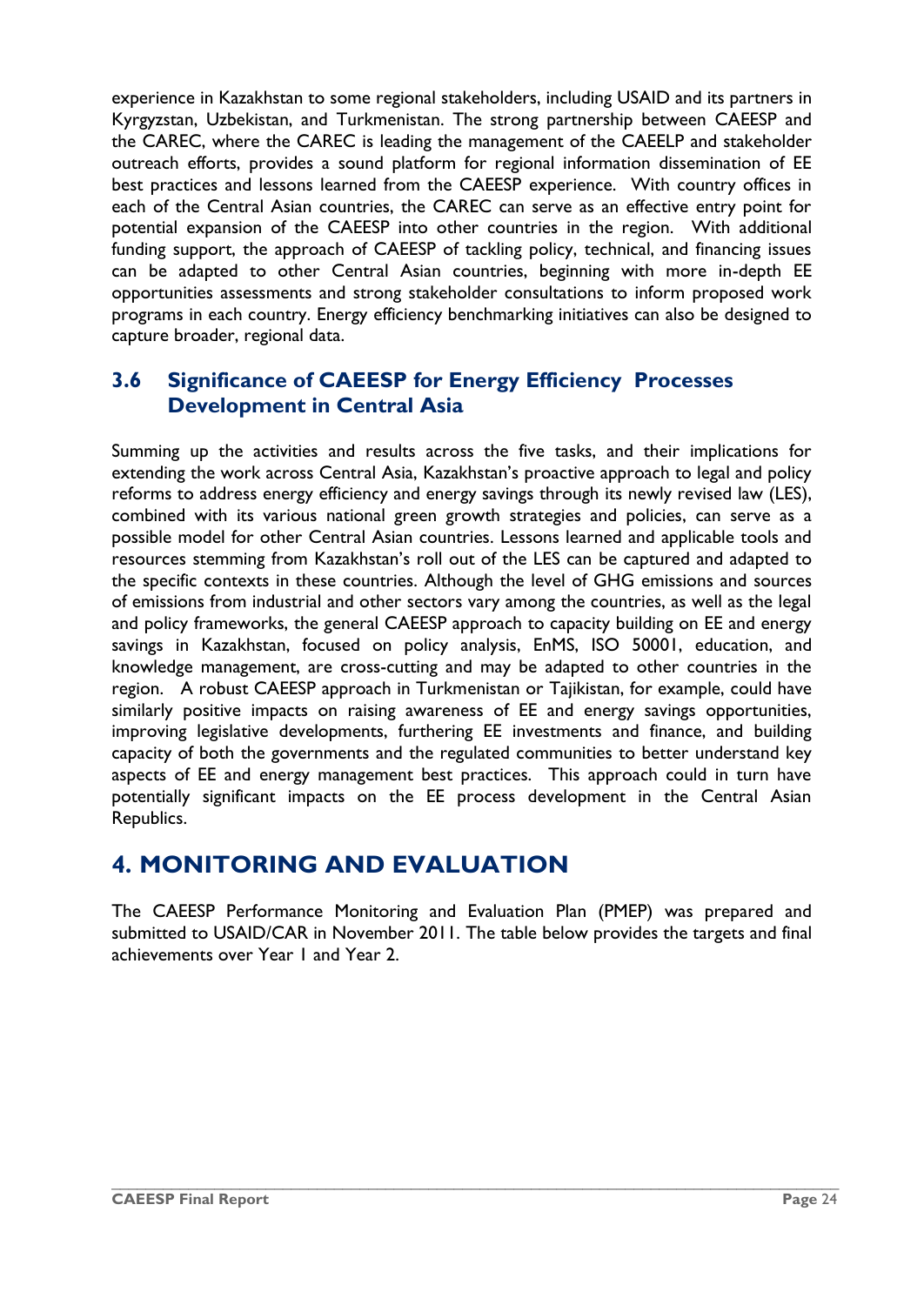### **Final – Performance Indicators Targets and Achieved**

| Project Level Outcome: GHG intensity of energy sector in Kazakhstan is reduced by stimulating<br>investments in energy efficiency                                                                                                                               |                                  |                       |  |
|-----------------------------------------------------------------------------------------------------------------------------------------------------------------------------------------------------------------------------------------------------------------|----------------------------------|-----------------------|--|
| <b>Indicator</b>                                                                                                                                                                                                                                                | Program<br><b>Targets</b>        | <b>Achieved</b>       |  |
| Indicator P1: Quantity of greenhouse gas emission, measured in metric tons of<br>$CO2$ equivalent reduced as a result of USG Assistance                                                                                                                         | No<br>target<br>set <sup>1</sup> | N/A                   |  |
| Indicator P2: Energy and materials saving due to improved practices as<br>percentage of overall country's consumption                                                                                                                                           | No<br>target<br>set <sup>2</sup> | <b>NA</b>             |  |
| <b>Expected</b><br><b>Intermediate</b><br><b>Results</b><br>( R )<br>Task Level Intermediate Results (IR) - Indicators, Targets, Milestones                                                                                                                     |                                  | <b>Outcomes</b>       |  |
| IR I: Raised stakeholders' awareness of the importance of, and opportunities for, energy efficiency as a means<br>of reducing end-user costs and GHG emissions (Task 2)                                                                                         |                                  |                       |  |
| <b>Indicator</b>                                                                                                                                                                                                                                                | Program<br><b>Targets</b>        | <b>Achieved</b>       |  |
| Indicator I.I: Number of awareness/outreach activity/events held                                                                                                                                                                                                | 12                               | 23                    |  |
| Indicator 1.2: Number of institutional stakeholders, firms, and industry targeted<br>by awareness campaigns                                                                                                                                                     | 130                              | 233                   |  |
| Indicator 1.3: Number of people covered by awareness campaigns                                                                                                                                                                                                  | 1050                             | $\overline{978}$      |  |
| IR 2: Commercial banking sector is interested in developing lending products targeted at energy-efficiency<br>investments (Task 2)                                                                                                                              |                                  |                       |  |
| <b>Indicator</b>                                                                                                                                                                                                                                                | Program<br><b>Targets</b>        | <b>Achieved</b>       |  |
| Indicator 2.1: Number of awareness/orientation/education activity implemented<br>targeting financial sector                                                                                                                                                     | 4                                | 5                     |  |
| Indicator 2.2: Number of financial institutions represented in project sponsored<br>activities (including Asian Credit Fund)                                                                                                                                    | 6                                | 10                    |  |
| IR 3: Increased private sector investment in energy efficiency measures (Task 3)                                                                                                                                                                                |                                  |                       |  |
| <b>Indicator</b>                                                                                                                                                                                                                                                | Program<br><b>Targets</b>        | <b>Achieved</b>       |  |
| Indicator: 3.1.a: Number of small scale energy efficiency walk-through audits<br>completed                                                                                                                                                                      | 5                                | $\Omega$              |  |
| <b>Indicator: 3.1.b<sup>3</sup>:</b> Number of energy efficiency action plans leveraged                                                                                                                                                                         | $\overline{7}$                   | 44                    |  |
| Indicator 3.2: Amount of public and private funding leveraged for energy<br>efficiency investments                                                                                                                                                              | No<br>target<br>set <sup>4</sup> | \$726,073             |  |
| IR 4: Increased private sector capacity in developing and implementing energy efficiency projects (Task 4)                                                                                                                                                      |                                  |                       |  |
| Indicator                                                                                                                                                                                                                                                       | Program<br><b>Targets</b>        | <b>Achieved</b>       |  |
| No. of people receiving USG supported training in energy<br>Indicator 4.1:<br>auditing, ESCO and EPC practices; low-cost measures; voluntary energy efficiency<br>policies, strategies and techniques (gender target -at least 30% of trainee will be<br>women) | 60                               | 307<br>(48%<br>women) |  |

1

<sup>&</sup>lt;sup>1</sup> Per the GCC Indicator Handbook, the value of this indicator (i.e. emissions reduced) is zero since quantifying the activities poses a significant challenge (e.g., capacity building activities)<br><sup>2</sup> Similar to above

<sup>&</sup>lt;sup>3</sup> Indicator 3.1.b has been added in Year 2.

<sup>4</sup> Per the *GCC Indicator Handbook*, the indicator baseline is zero and only newly leveraged investment that is attributable to USG-supported efforts should be counted.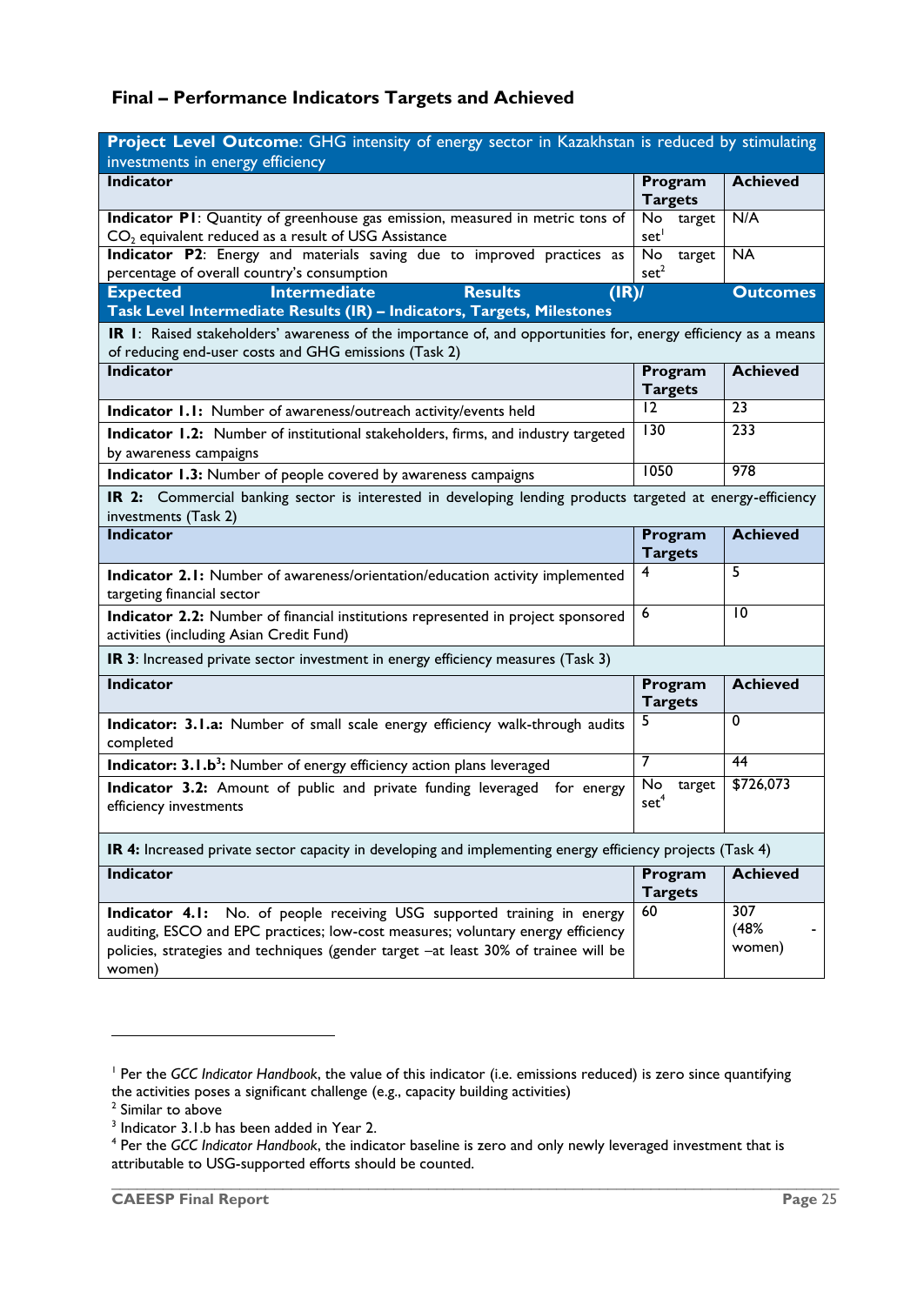<span id="page-29-0"></span>

| <b>Indicator 4.2:</b> Number of companies with increased capacity to develop and $\vert$ 10 |  |
|---------------------------------------------------------------------------------------------|--|
| implement energy efficiency projects (gender target -at least 30% of trainee will           |  |
| be women)                                                                                   |  |

## **5. OBSTACLES DURING IMPLEMENTATION**

The CAEESP encountered a number of challenges during the project implementation that sometimes hindered timely project delivery and required adjustments to planned activities. Challenges included administrative (pace of legal registration and local operational issues in Kazakhstan), staffing (staffing changes in Almaty project office), and confidentiality issues, described below. Nevertheless, most of these obstacles were overcome and CAEESP was able to achieve the key objectives of the program and laid a good foundation for follow-on interventions.

#### **Administrative Issues**

During the first quarter of the project, typical start-up obstacles were encountered, including working within the complex legal structure of Kazakhstan as a firm newly registered in the country beginning a new project. The pace of acquiring legal support and addressing legal requirements for local staffing and registration hampered immediate, quick operational start-up but it did not significantly affect the early Task 1 assessment and stakeholder outreach efforts. The project team was able to meet a variety of stakeholders and conducted three visits to Kazakhstan during the quarter.

During the team's initial visit to Kazakhstan from October 17-28, 2011, meetings were held with senior-level Chokin Institute representatives who demonstrated interest in providing office space for the project and build stronger ties with the ICF team to engage the Institute's staff members in project training activities. A draft Letter of Agreement was prepared for review by both parties (ICF and Chokin) and negotiations continued through November during a second ICF team visit to Almaty on a variety of issues. Additional terms and conditions posed by the Institute subsequently surfaced for the office space, including financial and equipment transfer requirements. The ICF team ultimately deemed some of the terms and conditions for the office space co-location within the Chokin Institute unacceptable for the project during a final round of meetings in December. Moreover, the team had some concerns that a strong commitment and affiliation with Chokin so early in the project's stakeholder consultation and analysis process could potentially undermine the project's perception of objectivity within Kazakhstan. The team however continued its relationship with the Institute, recognizing its reputation and expertize in Kazakhstan on energy efficiency, but communicated with the Institute that it sought project office space elsewhere.

Logistical and legal requirements presented unusual difficulties for registering an office in Kazakhstan. Registration required responding to a set of demands in strict sequence. The first act was to establish an office, which then triggered other parts of the sequence. Losing the Eurasia Foundation office premises on the day the lease was due to have been signed cost the project significant lost time and considerably set the registration process back. However, another office location was secured shortly thereafter and the registration process was completed. Once the project's registration was finalized, project activities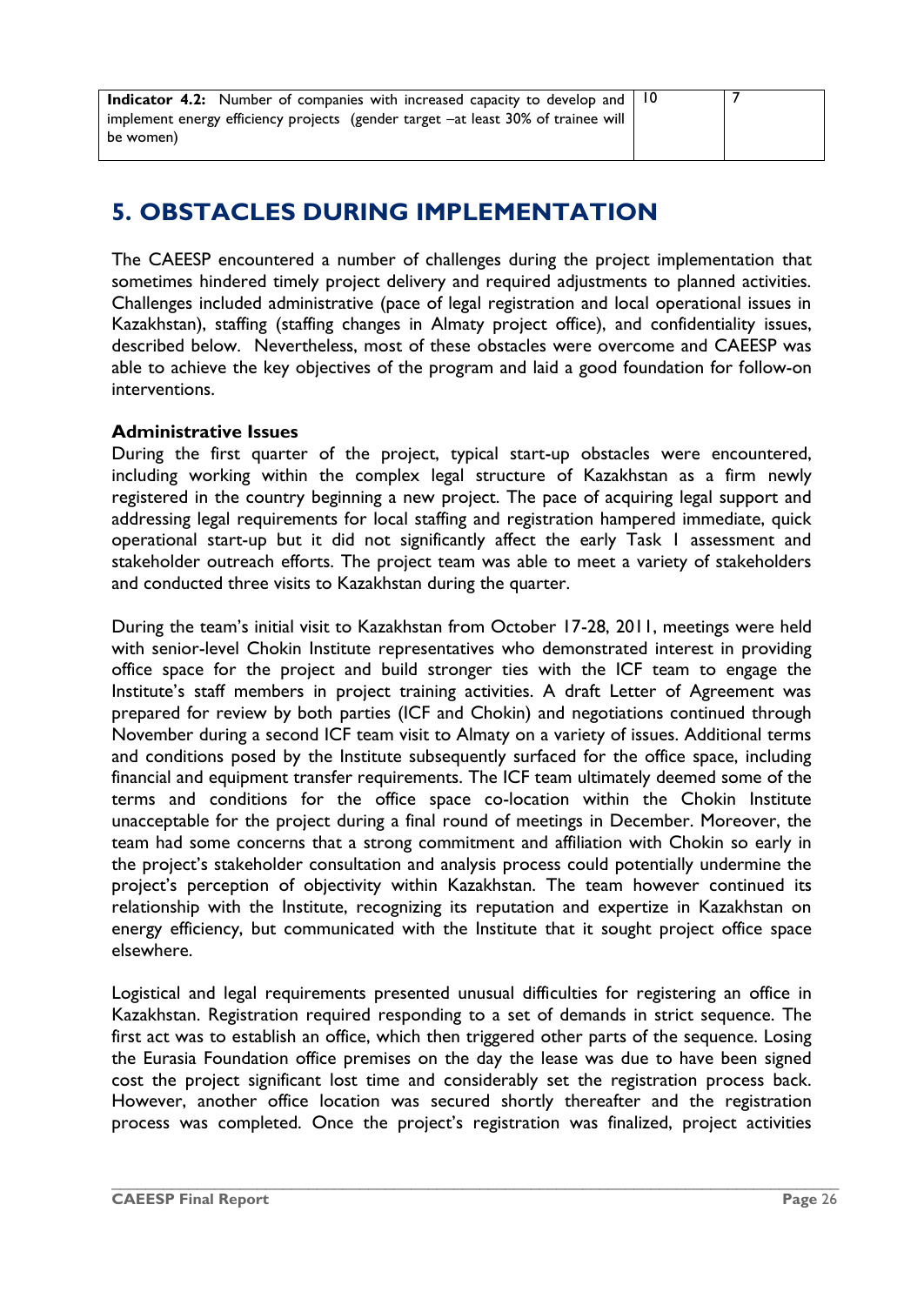picked up significantly, and were supported by more robust administrative infrastructure incountry.

#### **Staffing Adjustments**

CAEESP's approved CoP Evgeniy Nadezhdin began the project and traveled to Kazakhstan in October during the initial mobilization mission with ICF, but he was not able to fulfill his requirements under the project and had to be replaced. This contributed to additional project delays as the ICF team had to recruit and seek approval for a replacement candidate. Mr. Nadezhdin was replaced by Dr. Keith Little. Dr. Little was approved by USAID/CAR and began his assignment on December 5, 2011. Due to issues with Dr. Little, ICF replaced him with Mary Worzala, who began her role as COP in August 2012, and remained in Almaty through August 2013. Under Ms. Worzala's leadership, the project accomlished all of its key objectives, despite the initial challenges of identifying a COP with the appropriate (and rare) combination of technical, institutional, and management capabilities needed to direct the project.

#### **Confidentiality**

Working with the industrial sector, the CAEESP team found that many companies were not willing to reveal their current EE management activities due to business confidentiality reasons. In particular, Kazchrome was resistent to allow CAEESP's experts in their factories for energy audits. Following some exchange with the company, a non-disclosure agreement was sent from CAEESP to Kazchrome, which was then reviewed by the company's legal department. One of Kazchrome's main concerns was protection of sensitive information regarding the company's operations. Following several iterations of discussions between the CAEESP team and Kazchrome's legal departments, Kazchrome finally agreed to proceed without a non-disclosure agreement.

## <span id="page-30-0"></span>**6. BUDGET AND EXPENDITURES**

| <b>Budget Category</b>       | <b>Total Expended</b> | <b>Total Budget</b> | <b>Remaining</b> |
|------------------------------|-----------------------|---------------------|------------------|
| Personnel                    | \$427,105             | \$637,486           | \$210,381        |
| Other Direct Costs (ODCs)    | \$776,517             | \$595,026           | $-$181,491$      |
| <b>Subtotal Direct Costs</b> | \$1,203,622           | \$1,232,512         | \$28,890         |
| <b>Indirect Costs</b>        | \$685,138             | \$667,324           | $-$17,814$       |
| <b>Total USAID</b>           | \$1,888,759           | \$1,899,836         | \$11,077         |
| <b>Cost Share</b>            | \$126,972             | \$125,000           | $-$1,972$        |
| <b>Total Program</b>         | \$2,015,731           | \$2,024,836         | \$9,105          |

As of the end of the CAEESP program, expenditures were as follows:

The difference between initial budget figures and final costs for Personnel and Other Direct Costs is due to the shift of the majority of technical labor during Year 2 from ICF staff labor to ICF consultant labor, due to the closure of the ICF/Moscow office. The remaining funds will be used to fully bill ICF's CY 2012 indirect rates on 2012 actual costs upon approval of ICF's rates from its cognizant auditing agency.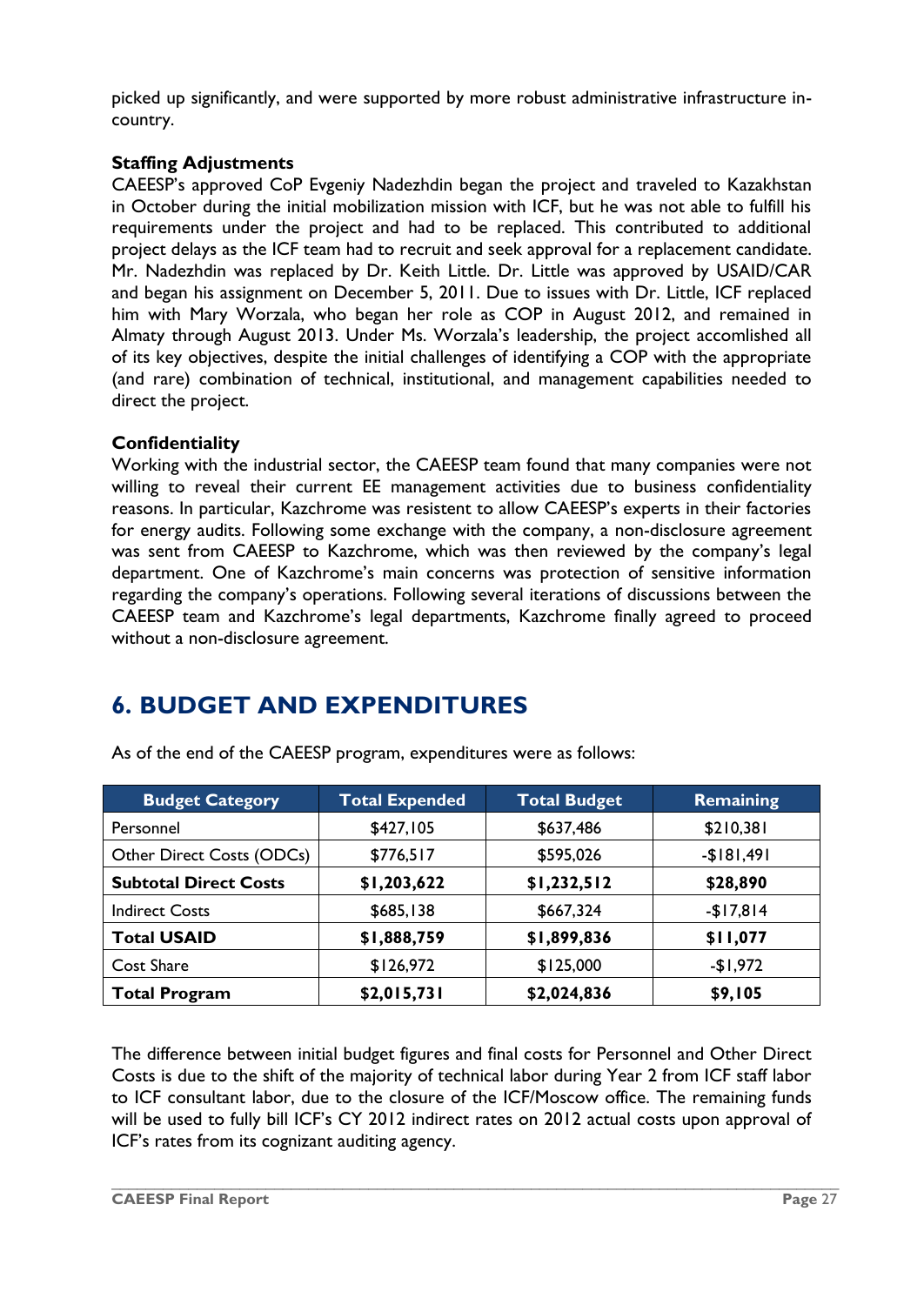## <span id="page-31-0"></span>**7. PROJECT PERSONNEL**

During the first year, the CAEESP team underwent some changes to keep up with the needs of the program; however these changes did not significantly affect the pace of the program implementation. As noted above in Section 6, the Chief of Party position underwent some changes, as Keith Little, who assumed the role after the original CoP Evgeniy Nadezhdin was unable to mobilize to Kazakhstan, was himself replaced with Mary Worzala in August 2012. Additional local staff support was recruited during the first year. Short-term technical assistance (STTA) support included some changes from the composition in the original proposal. As of end of Year 2, the core project team consisted of the following:

| <b>Name</b>           | <b>Position</b>                             | <b>Location</b>     |
|-----------------------|---------------------------------------------|---------------------|
| Mary Worzala          | Chief of Party (CoP)                        | <b>ICF - Almaty</b> |
| Nadezhda Trubova      | <b>Operations Manager</b>                   | <b>ICF - Almaty</b> |
| Daniyar Buxukbaev     | <b>Technical EE Expert</b>                  | <b>ICF-Almaty</b>   |
| German Trofimov       | Senior EE Consultant                        | <b>ICF-Almaty</b>   |
| <b>Vitaliy Bekker</b> | Industrial<br>EE.<br>Senior<br>Expert       | <b>ICF-Moscow</b>   |
| Andrei Dodonov        | EE.<br><b>Senior</b><br>Municipal<br>Expert | <b>ICF-Moscow</b>   |
| Yeen Chan             | <b>EnMS Expert</b>                          | ICF-London          |
| Bizhan Zhumagali      | <b>Energy Labeling Expert</b>               | ICF-London          |

Overall program management and operations support was provided by the ICF International's headquarters office in Fairfax, Virginia by Hoai Huynh, the Project Director, and by Daniel Cullop, Project Manager. Mr. Huynh was also the Deputy Chief of Party (DCOP) for the overall Energy Efficiency and Clean Development Program (EECDP), a Leader with Associates Award (LWA) under which CAEESP is implemented. Specialized short-term technical assistance was also provided periodically by ICF's Michaela Martin, Vice President for Industrial Energy Efficiency, and Mark Allington, Vice President, ICF Consulting London.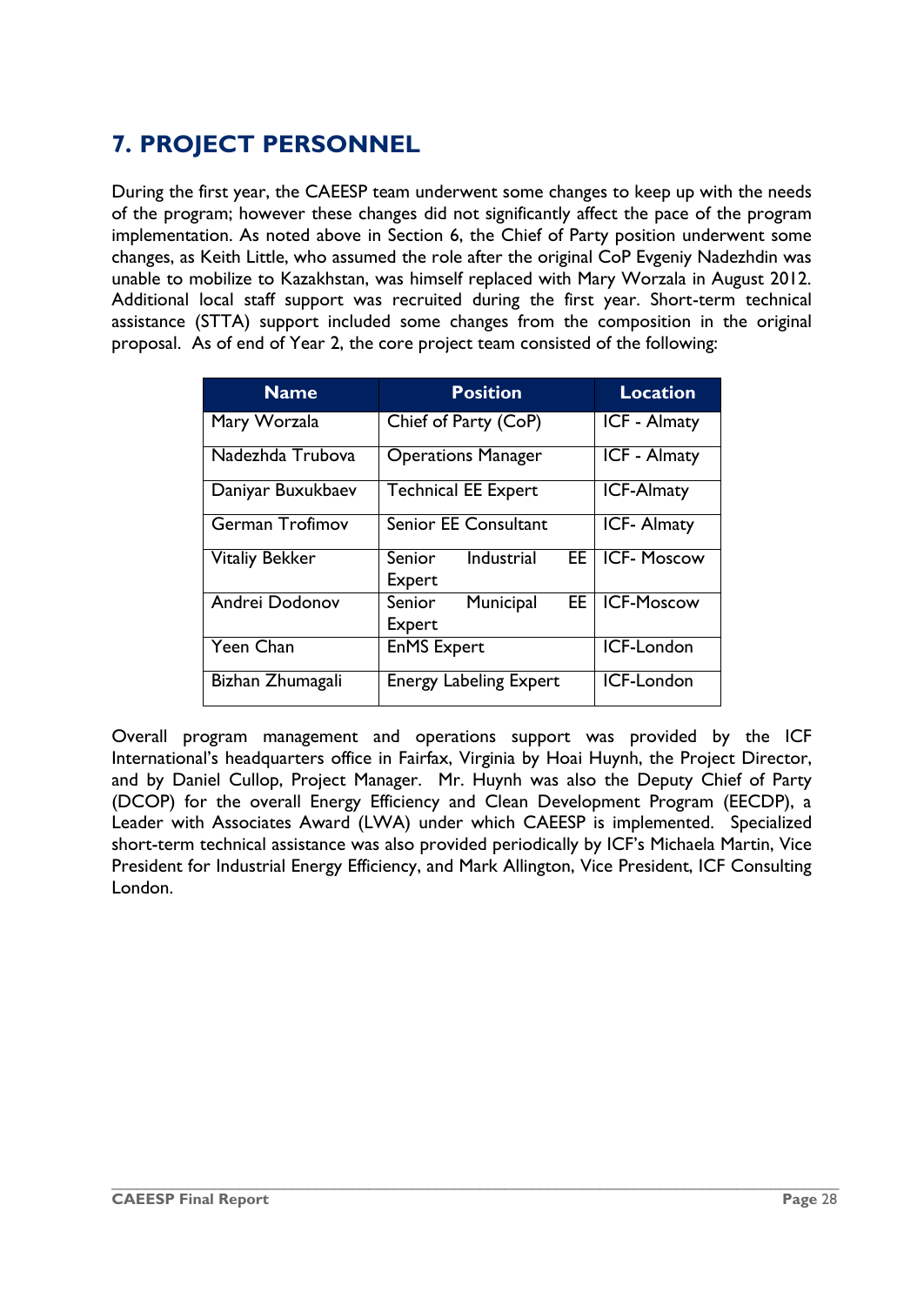## <span id="page-32-0"></span>**ANNEX A: RECOMMENDATIONS FOR FOLLOW-ON ACTIVITIES**

| <b>Activity</b><br>#                        | <b>Activity Name</b>                                                                           | <b>Summary Description</b>                                                                                                                                                      | <b>Target/Partner</b>                                                                  | <b>Timeframe</b> |  |  |
|---------------------------------------------|------------------------------------------------------------------------------------------------|---------------------------------------------------------------------------------------------------------------------------------------------------------------------------------|----------------------------------------------------------------------------------------|------------------|--|--|
| 1.0 Expansion of Industrial Sector Activity |                                                                                                |                                                                                                                                                                                 |                                                                                        |                  |  |  |
| $\mathsf{L}$                                | <b>Energy</b><br><b>Management</b><br><b>Trainings</b>                                         | Develop a series of trainings<br>(in person and online) based<br>on ISO 50001                                                                                                   | Medium and small<br>industries                                                         | 6-9 months       |  |  |
| 1.2                                         | <b>Industrial</b><br>Partnerships and<br>Development of<br><b>Toolkits</b>                     | Establish Industrial Working<br>Groups to promote best<br>practices within sectors;<br>develop toolkits based on case<br>study and sector feedback                              | Medium and small<br>industries                                                         | 12-24 months     |  |  |
| 1.3                                         | <b>Industrial Sector</b><br><b>Benchmarking</b>                                                | Conduct benchmarking<br>analysis for selected industries<br>to identify greatest<br>opportunities for energy and<br>resource efficiency                                         | Large and medium<br>industry                                                           | 12-18 months     |  |  |
| 1.4                                         | <b>Energy Guide:</b><br><b>Improving Energy</b><br>Efficiency in a<br><b>Focus Industry</b>    | Develop an energy guide for<br>specific industries to highlight<br>best technologies and<br>practices                                                                           | TBD - one industry                                                                     | 6-12 months      |  |  |
| 1.5                                         | <b>Industrial Energy</b><br><b>Partner Meetings</b><br>and Networking                          | Promote industrial sector<br>knowledge sharing and<br>networking through regular in-<br>person meetings and sectoral<br>webinars                                                | Medium and small<br>industry                                                           | 12-18 months     |  |  |
|                                             | 2.0 Municipal and Buildings Sector                                                             |                                                                                                                                                                                 |                                                                                        |                  |  |  |
| 2.1                                         | <b>Municipal Sector</b><br><b>Strategies for Low</b><br><b>Emissions</b><br><b>Development</b> | Develop a more strategic and<br>comprehensive approach to<br>municipal clean energy action<br>planning with a shift to low<br>emissions development                             | Almaty, Pavlodar<br>and/or Taraz akimat                                                | 6-9 months       |  |  |
| 2.2                                         | <b>Green Buildings</b><br><b>Public-Private</b><br>Partnership                                 | Provide technical assistance in<br>best practice and best available<br>technology to develop an<br>"Eco-office" in Astana                                                       | Kazakh Center for<br>Public-Private<br>Partnerships                                    | 12-18 months     |  |  |
| 3.0 Targeted Capacity-Building Initiatives  |                                                                                                |                                                                                                                                                                                 |                                                                                        |                  |  |  |
| 3.1                                         | University-based<br><b>Industrial</b><br><b>Assessment</b><br><b>Centers</b>                   | Establish Industrial Assessment<br>Centers at one or two<br>universities in Kazakhstan to<br>train energy engineers in<br>industry audits and develop an<br>industrial database | ORNL, DOE, Kazakh<br>universities                                                      | 18-24 months     |  |  |
| $\overline{3.2}$                            | <b>Higher Education</b><br>Initiative for the<br><b>Energy Sector</b>                          | Work with one or two<br>universities to develop a<br>strong energy management<br>curriculum and to provide<br>intern and practical experience<br>for university students        | Kazakh universities;<br>Ministry of Higher<br>Education; energy<br>sector stakeholders | 18-24 months     |  |  |
| 4.0 GHG Emissions Tracking and Outreach     |                                                                                                |                                                                                                                                                                                 |                                                                                        |                  |  |  |